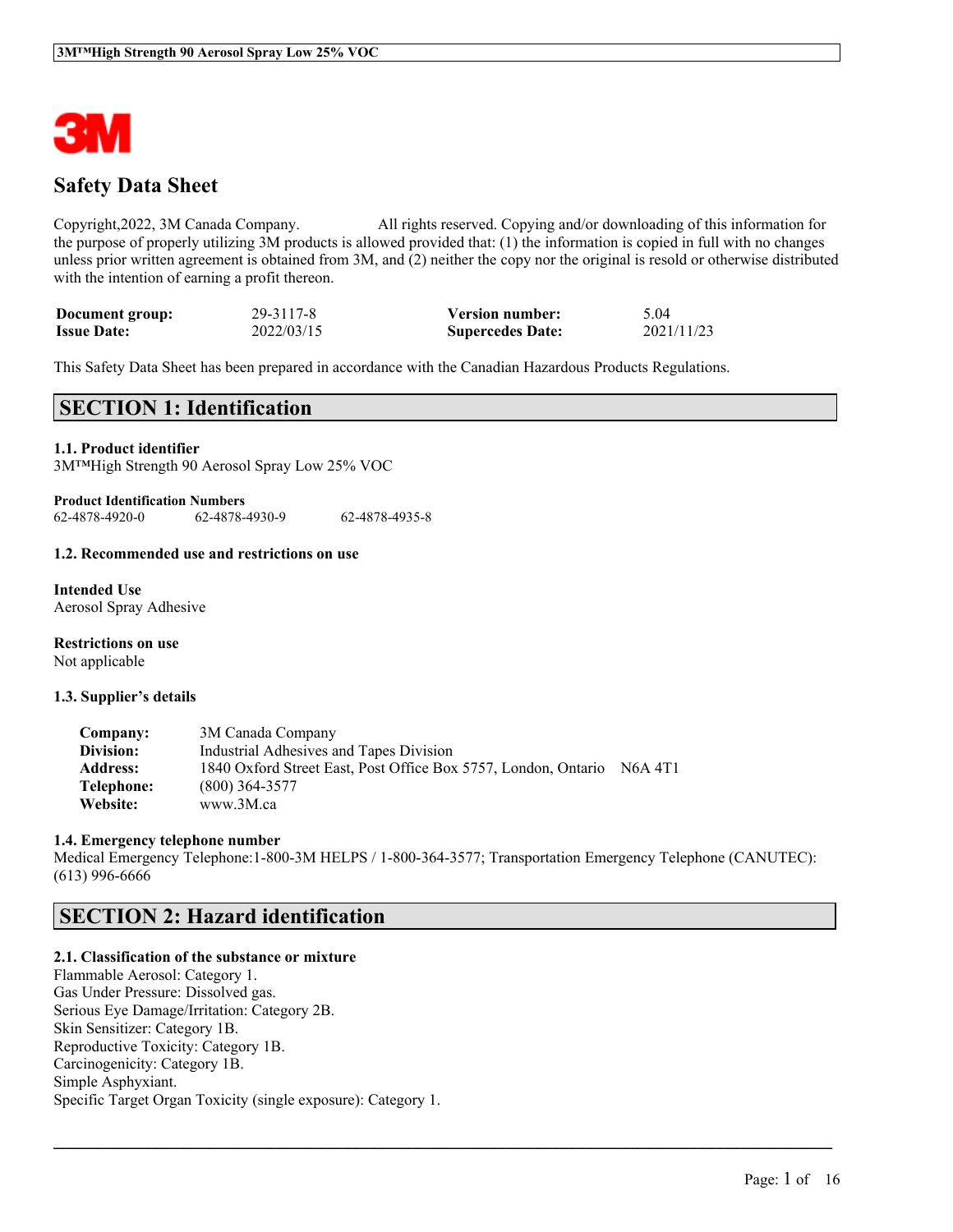Specific Target Organ Toxicity (single exposure): Category 3.

**2.2. Label elements**

**Signal word** Danger

#### **Symbols**

Flame | Gas cylinder | Exclamation mark | Health Hazard |



#### **Hazard statements**

Extremely flammable aerosol. Contains gas under pressure; may explode if heated. Causes eye irritation. May cause an allergic skin reaction. May cause drowsiness or dizziness. May damage fertility or the unborn child. May cause cancer. May displace oxygen and cause rapid suffocation. Causes damage to organs: cardiovascular system | May cause damage to organs: respiratory system

#### **Precautionary statements**

#### **Prevention:**

Obtain special instructions before use. Do not handle until all safety precautions have been read and understood. Keep away from heat, hot surfaces, sparks, open flames and other ignition sources. No smoking. Do not spray on an open flame or other ignition source. Do not pierce or burn, even after use. Do not breathe dust/fume/gas/mist/vapours/spray. Use only outdoors or in a well-ventilated area. Wear protective gloves. Do not eat, drink or smoke when using this product. Wash exposed skin thoroughly after handling. Contaminated work clothing must not be allowed out of the workplace.

#### **Response:**

IF INHALED: Remove person to fresh air and keep comfortable for breathing. IF IN EYES: Rinse cautiously with water for several minutes. Remove contact lenses, if present and easy to do. Continue rinsing. If eye irritation persists: Get medical advice/attention. IF ON SKIN: Wash with plenty of soap and water. If skin irritation or rash occurs: Get medical advice/attention. Take off contaminated clothing and wash it before reuse. IF exposed or concerned: Get medical advice/attention. Specific treatment (see Notes to Physician on this label).

#### **Storage:**

Protect from sunlight. Do not expose to temperatures exceeding 50C/122F. Store in a well-ventilated place. Keep container tightly closed. Store locked up.

#### **Disposal:**

Dispose of contents/container in accordance with applicable local/regional/national/international regulations.

#### **Notes to Physician:**

Exposure may increase myocardial irritability. Do not administer sympathomimetic drugs unless absolutely necessary.

 $\mathcal{L}_\mathcal{L} = \mathcal{L}_\mathcal{L} = \mathcal{L}_\mathcal{L} = \mathcal{L}_\mathcal{L} = \mathcal{L}_\mathcal{L} = \mathcal{L}_\mathcal{L} = \mathcal{L}_\mathcal{L} = \mathcal{L}_\mathcal{L} = \mathcal{L}_\mathcal{L} = \mathcal{L}_\mathcal{L} = \mathcal{L}_\mathcal{L} = \mathcal{L}_\mathcal{L} = \mathcal{L}_\mathcal{L} = \mathcal{L}_\mathcal{L} = \mathcal{L}_\mathcal{L} = \mathcal{L}_\mathcal{L} = \mathcal{L}_\mathcal{L}$ 

#### **2.3. Other hazards**

Repeated exposure may cause skin dryness or cracking.

### **SECTION 3: Composition/information on ingredients**

This material is a mixture.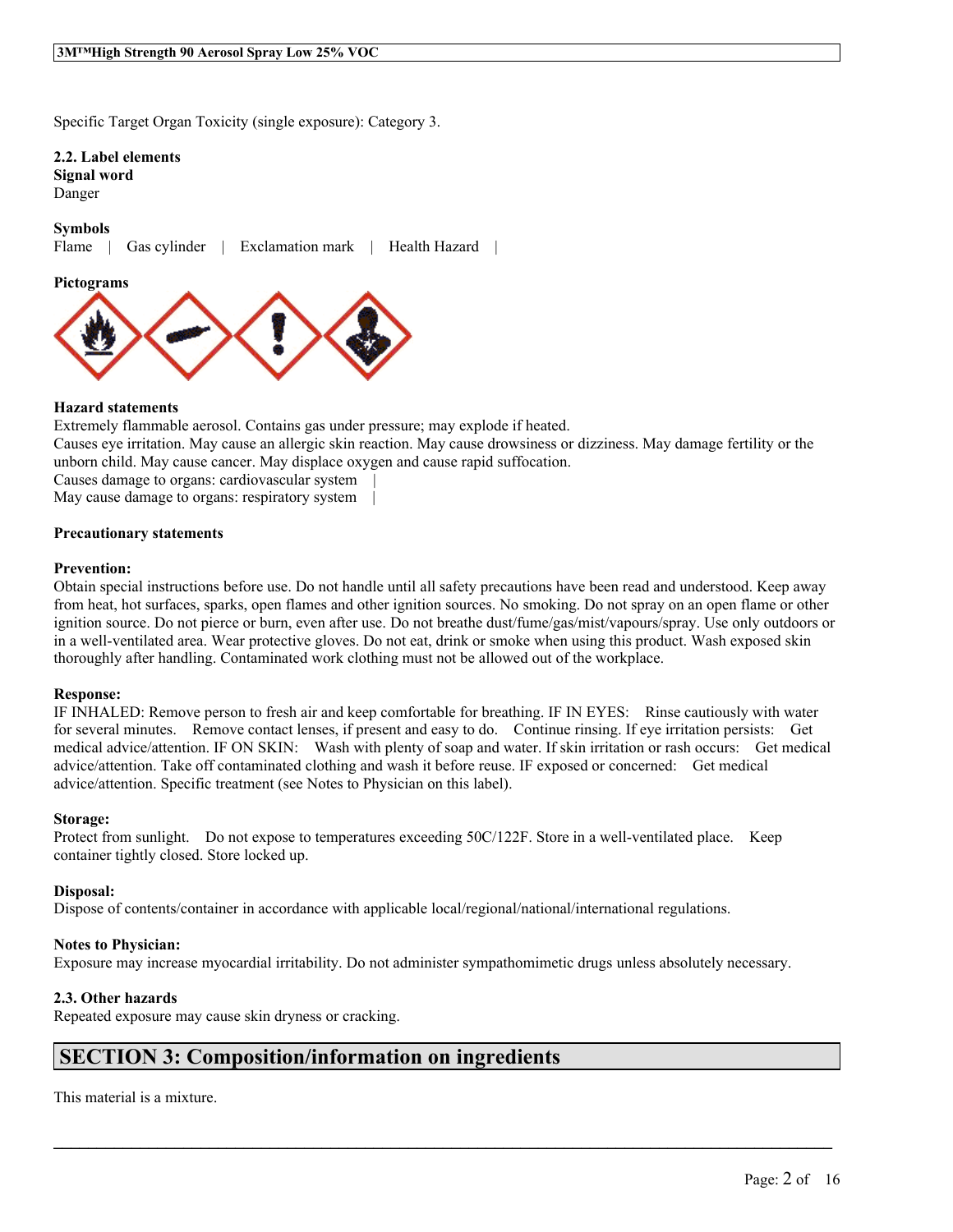| Ingredient               | C.A.S. No.          | $%$ by Wt                   | <b>Common Name</b>                     |
|--------------------------|---------------------|-----------------------------|----------------------------------------|
| Methyl Acetate           | $79-20-9$           | 60 Trade Secret *<br>$30 -$ | Acetic acid, methyl ester              |
| Non-hazardous components | Trade Secret        | $15 - 30$                   | Not Applicable                         |
| Dimethyl ether           | $115 - 10 - 6$      | -15<br>5.                   | Methane, oxybis-                       |
| Propane                  | 74-98-6             | 13 Trade Secret *<br>$7 -$  | Propane                                |
| Hexamethyldisiloxane     | $107 - 46 - 0$      | $3 -$<br>$\overline{10}$    | Disiloxane, hexamethyl-                |
| Tackifier                | <b>Trade Secret</b> | - 10<br>5 -                 | Not Applicable                         |
| 1,1-Difluoroethane       | $75 - 37 - 6$       | 7 Trade Secret *<br>$3 -$   | Ethane, 1,1-difluoro-                  |
| 4-Chlorobenzotrifluoride | 98-56-6             | - 5 Trade Secret *          | Benzene, 1-chloro-4-(trifluoromethyl)- |
| Cyclohexane              | 110-82-7            | $1 - 5$                     | Cyclohexane                            |
| n-Butyl acetate          | 123-86-4            | 5 Trade Secret *<br>$\sim$  | Acetic acid, butyl ester               |
| Hexane                   | 110-54-3            | $0 - 0.99$                  | Hexane                                 |
| Toluene                  | 108-88-3            | 0.99<br>$0 -$               | No Data Available                      |

Tackifier is a non-hazardous Trade Secret material according to WHMIS criteria. Non-hazardous components is a non-hazardous Trade Secret material according to WHMIS criteria.

\*The actual concentration of this ingredient has been withheld as a trade secret.

# **SECTION 4: First aid measures**

#### **4.1. Description of first aid measures**

#### **Inhalation:**

Remove person to fresh air. Get medical attention.

#### **Skin Contact:**

Immediately wash with soap and water. Remove contaminated clothing and wash before reuse. If signs/symptoms develop, get medical attention.

#### **Eye Contact:**

Flush with large amounts of water. Remove contact lenses if easy to do. Continue rinsing. If signs/symptoms persist, get medical attention.

#### **If Swallowed:**

Rinse mouth. If you feel unwell, get medical attention.

#### **4.2. Most important symptoms and effects, both acute and delayed**

Irritating to the respiratory tract (coughing, sneezing, nasal discharge, headache, hoarseness, and nose and throat pain). Allergic skin reaction (redness, swelling, blistering, and itching). Central nervous system depression (headache, dizziness, drowsiness, incoordination, nausea, slurred speech, giddiness, and unconsciousness). Target organ effects. See Section 11 for additional details.

#### **4.3. Indication of any immediate medical attention and special treatment required**

Exposure may increase myocardial irritability. Do not administer sympathomimetic drugs unless absolutely necessary.

### **SECTION 5: Fire-fighting measures**

#### **5.1. Suitable extinguishing media**

Use a fire fighting agent suitable for the surrounding fire.

#### **5.2. Special hazards arising from the substance or mixture**

Closed containers exposed to heat from fire may build pressure and explode. Exposure to extreme heat can give rise to thermal decomposition.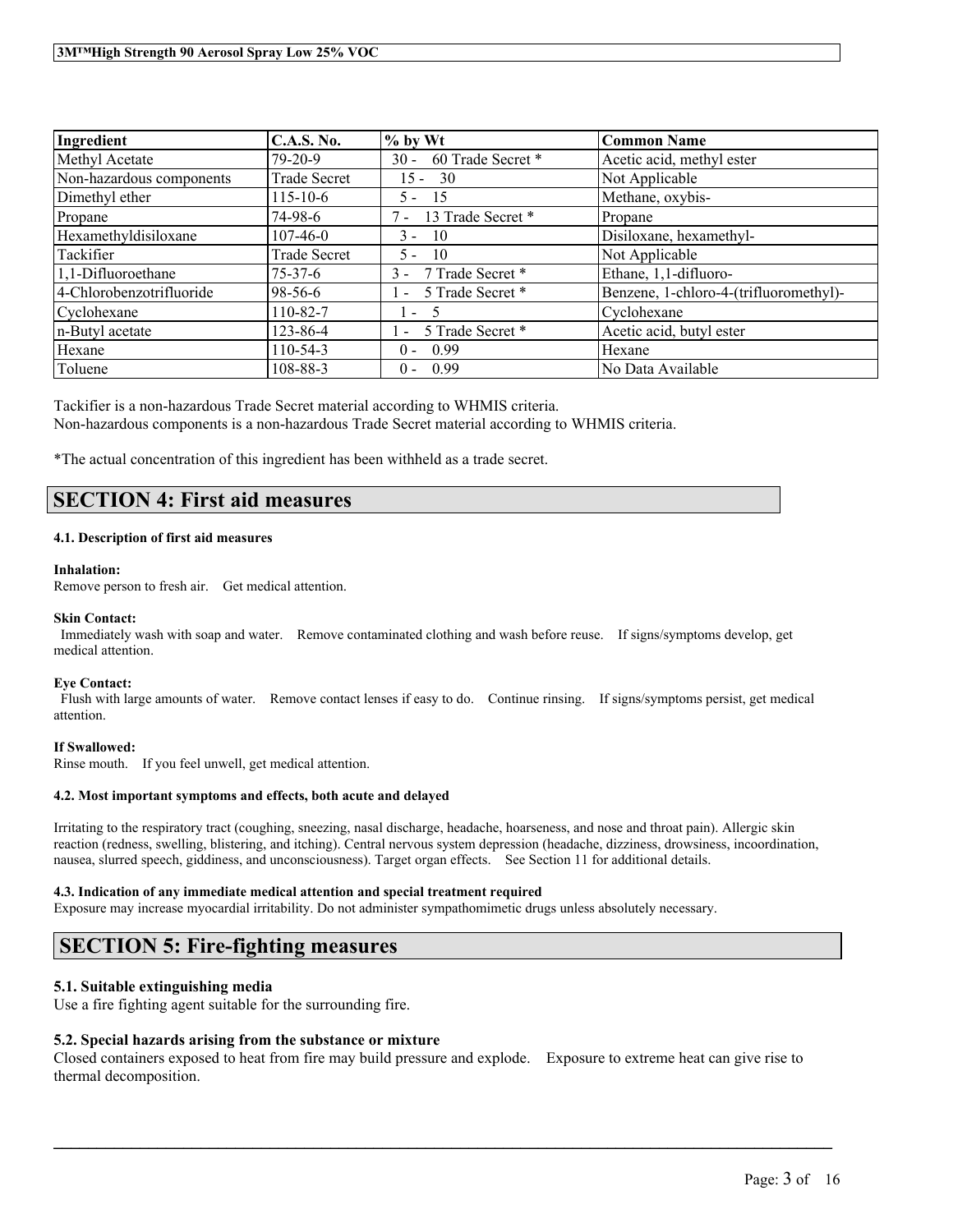#### **Hazardous Decomposition or By-Products**

| <b>Substance</b>              | Condition                |
|-------------------------------|--------------------------|
| Aldehydes                     | During Combustion        |
| Hydrocarbons                  | During Combustion        |
| Carbon monoxide               | During Combustion        |
| Carbon dioxide                | During Combustion        |
| Hydrogen Chloride             | During Combustion        |
| Hydrogen Fluoride             | During Combustion        |
| Ketones                       | <b>During Combustion</b> |
| Toxic Vapor, Gas, Particulate | During Combustion        |
|                               |                          |

#### **5.3. Special protective actions for fire-fighters**

Water may not effectively extinguish fire; however, it should be used to keep fire-exposed containers and surfaces cool and prevent explosive rupture. Wear full protective clothing, including helmet, self-contained, positive pressure or pressure demand breathing apparatus, bunker coat and pants, bands around arms, waist and legs, face mask, and protective covering for exposed areas of the head.

### **SECTION 6: Accidental release measures**

#### **6.1. Personal precautions, protective equipment and emergency procedures**

Evacuate area. Keep away from heat/sparks/open flames/hot surfaces. - No smoking. Use only non-sparking tools. Ventilate the area with fresh air. Warning! A motor could be an ignition source and could cause flammable gases or vapours in the spill area to burn or explode. Refer to other sections of this SDS for information regarding physical and health hazards, respiratory protection, ventilation, and personal protective equipment.

#### **6.2. Environmental precautions**

For larger spills, cover drains and build dikes to prevent entry into sewer systems or bodies of water.

#### **6.3. Methods and material for containment and cleaning up**

If possible, seal leaking container. Place leaking containers in a well-ventilated area, preferably an operating exhaust hood, or if necessary outdoors on an impermeable surface until appropriate packaging for the leaking container or its contents is available. Contain spill. Collect as much of the spilled material as possible using non-sparking tools. Place in a metal container approved for transportation by appropriate authorities. Seal the container. Dispose of collected material as soon as possible in accordance with applicable local/regional/national/international regulations.

# **SECTION 7: Handling and storage**

#### **7.1. Precautions for safe handling**

Do not breathe thermal decomposition products. Do not handle until all safety precautions have been read and understood. Keep away from heat/sparks/open flames/hot surfaces. - No smoking. Do not spray on an open flame or other ignition source. Do not pierce or burn, even after use. Do not breathe dust/fume/gas/mist/vapours/spray. Do not get in eyes, on skin, or on clothing. Do not eat, drink or smoke when using this product. Wash thoroughly after handling. Contaminated work clothing should not be allowed out of the workplace. Wash contaminated clothing before reuse. Avoid contact with oxidizing agents (eg. chlorine, chromic acid etc.) Use personal protective equipment (gloves, respirators, etc.) as required.

#### **7.2. Conditions for safe storage including any incompatibilities**

Store in a well-ventilated place. Keep container tightly closed. Protect from sunlight. Do not expose to temperatures exceeding 50C/122F. Store away from heat. Store away from acids. Store away from oxidizing agents.

### **SECTION 8: Exposure controls/personal protection**

#### **8.1. Control parameters**

#### **Occupational exposure limits**

If a component is disclosed in section 3 but does not appear in the table below, an occupational exposure limit is not available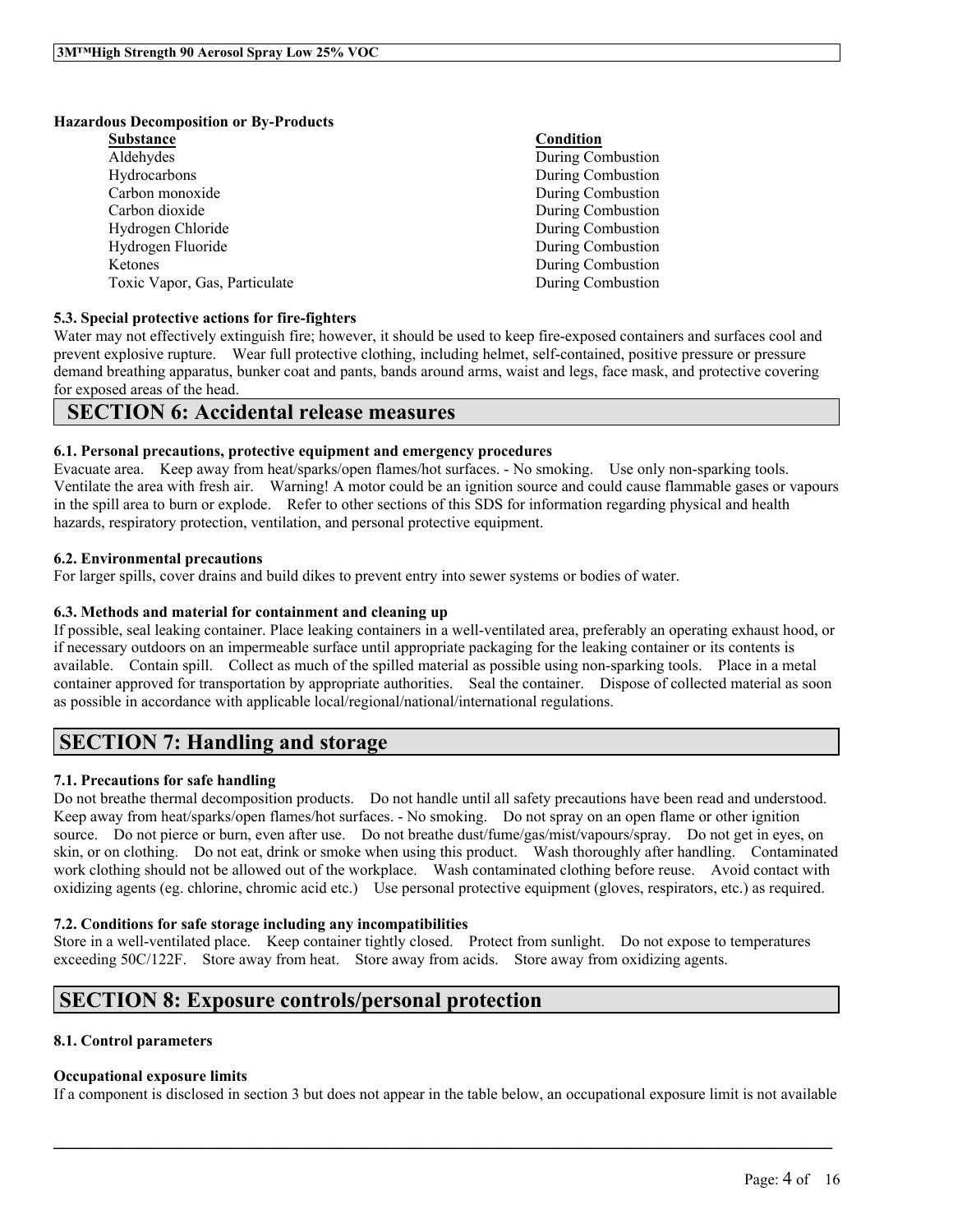| Ingredient         | <b>C.A.S. No.</b> | Agency       | Limit type                    | <b>Additional Comments</b> |
|--------------------|-------------------|--------------|-------------------------------|----------------------------|
| Toluene            | 108-88-3          | <b>ACGIH</b> | TWA:20 ppm                    |                            |
| Hexane             | $110-54-3$        | <b>ACGIH</b> | TWA:50 ppm                    | Danger of cutaneous        |
|                    |                   |              |                               | absorption                 |
| Cyclohexane        | 110-82-7          | <b>ACGIH</b> | $TWA:100$ ppm                 |                            |
| Dimethyl ether     | $115 - 10 - 6$    | <b>AIHA</b>  | TWA:1880 mg/m3(1000 ppm)      |                            |
| n-Butyl acetate    | 123-86-4          | <b>ACGIH</b> | TWA:50 ppm;STEL:150 ppm       |                            |
| Propane            | 74-98-6           | <b>ACGIH</b> | Limit value not established:  | simple asphyxiant          |
| 1,1-Difluoroethane | $75 - 37 - 6$     | <b>AIHA</b>  | TWA:2700 mg/m3(1000 ppm)      |                            |
| Methyl Acetate     | $79-20-9$         | <b>ACGIH</b> | $TWA:200$ ppm; $STEL:250$ ppm |                            |

ACGIH : American Conference of Governmental Industrial Hygienists

AIHA : American Industrial Hygiene Association

CMRG : Chemical Manufacturer's Recommended Guidelines

TWA: Time-Weighted-Average

STEL: Short Term Exposure Limit

CEIL: Ceiling

#### **8.2. Exposure controls**

#### **8.2.1. Engineering controls**

For those situations where the material might be exposed to extreme overheating due to misuse or equipment failure, use with appropriate local exhaust ventilation sufficient to maintain levels of thermal decomposition products below their exposure guidelines. Do not remain in area where available oxygen may be reduced. Use general dilution ventilation and/or local exhaust ventilation to control airborne exposures to below relevant Exposure Limits and/or control dust/fume/gas/mist/vapours/spray. If ventilation is not adequate, use respiratory protection equipment.

#### **8.2.2. Personal protective equipment (PPE)**

#### **Eye/face protection**

Select and use eve/face protection to prevent contact based on the results of an exposure assessment. The following eve/face protection(s) are recommended: Full Face Shield Indirect Vented Goggles

#### **Skin/hand protection**

Select and use gloves and/or protective clothing approved to relevant local standards to prevent skin contact based on the results of an exposure assessment. Selection should be based on use factors such as exposure levels, concentration of the substance or mixture, frequency and duration, physical challenges such as temperature extremes, and other use conditions. Consult with your glove and/or protective clothing manufacturer for selection of appropriate compatible gloves/protective clothing. Note: Nitrile gloves may be worn over polymer laminate gloves to improve dexterity. Gloves made from the following material(s) are recommended: Polymer laminate

If this product is used in a manner that presents a higher potential for exposure (eg. spraying, high splash potential etc.), then use of protective coveralls may be necessary. Select and use body protection to prevent contact based on the results of an exposure assessment. The following protective clothing material(s) are recommended: Apron - polymer laminate

#### **Respiratory protection**

An exposure assessment may be needed to decide if a respirator is required. If a respirator is needed, use respirators as part of a full respiratory protection program. Based on the results of the exposure assessment, select from the following respirator type(s) to reduce inhalation exposure:

For those situations where the material might be exposed to extreme overheating due to misuse or equipment failure, use a positive pressure supplied-air respirator.

 $\mathcal{L}_\mathcal{L} = \mathcal{L}_\mathcal{L} = \mathcal{L}_\mathcal{L} = \mathcal{L}_\mathcal{L} = \mathcal{L}_\mathcal{L} = \mathcal{L}_\mathcal{L} = \mathcal{L}_\mathcal{L} = \mathcal{L}_\mathcal{L} = \mathcal{L}_\mathcal{L} = \mathcal{L}_\mathcal{L} = \mathcal{L}_\mathcal{L} = \mathcal{L}_\mathcal{L} = \mathcal{L}_\mathcal{L} = \mathcal{L}_\mathcal{L} = \mathcal{L}_\mathcal{L} = \mathcal{L}_\mathcal{L} = \mathcal{L}_\mathcal{L}$ 

Half facepiece or full facepiece air-purifying respirator suitable for organic vapours and particulates Half facepiece or full facepiece supplied-air respirator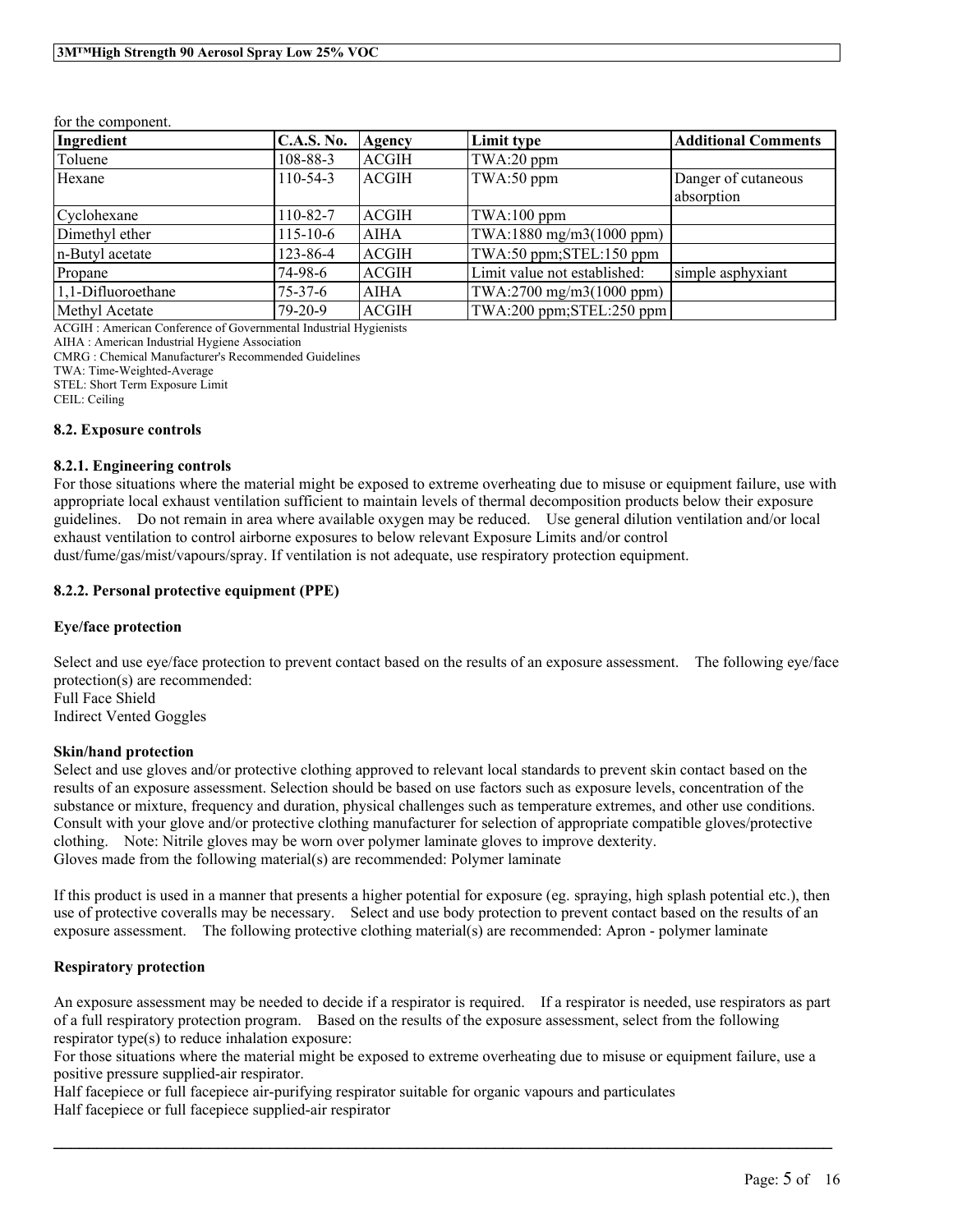For questions about suitability for a specific application, consult with your respirator manufacturer.

# **SECTION 9: Physical and chemical properties**

#### **9.1. Information on basic physical and chemical properties**

| <b>Physical state</b>                                | Liquid                                                          |  |
|------------------------------------------------------|-----------------------------------------------------------------|--|
| <b>Specific Physical Form:</b>                       | Aerosol                                                         |  |
|                                                      |                                                                 |  |
| Colour                                               | Amber                                                           |  |
| Odour                                                | Mild Solvent                                                    |  |
| <b>Odour threshold</b>                               | No Data Available                                               |  |
| pH                                                   | Not Applicable                                                  |  |
| <b>Melting point/Freezing point</b>                  | No Data Available                                               |  |
| <b>Boiling point</b>                                 | No Data Available                                               |  |
| <b>Flash Point</b>                                   | Approximately -40 °C                                            |  |
| <b>Evaporation rate</b>                              |                                                                 |  |
| <b>Flammability (solid, gas)</b>                     | Not Applicable                                                  |  |
| <b>Flammable Limits(LEL)</b>                         | No Data Available                                               |  |
| Flammable Limits(UEL)                                | No Data Available                                               |  |
| <b>Vapour Pressure</b>                               | <=551,553.1 Pa                                                  |  |
| <b>Vapour Density and/or Relative Vapour Density</b> | $\overline{2}$                                                  |  |
| <b>Density</b>                                       | $0.863$ g/ml                                                    |  |
| <b>Relative density</b>                              | Approximately 0.88<br>$[RefStd:WATER=1]$                        |  |
| <b>Water solubility</b>                              | Nil                                                             |  |
| Solubility- non-water                                | No Data Available                                               |  |
| Partition coefficient: n-octanol/water               | No Data Available                                               |  |
| <b>Autoignition temperature</b>                      | No Data Available                                               |  |
| <b>Decomposition temperature</b>                     | No Data Available                                               |  |
| <b>Viscosity/Kinematic Viscosity</b>                 | $100$ mPa-s                                                     |  |
| <b>Volatile Organic Compounds</b>                    | $< 25 \%$<br>[Test Method: calculated per CARB title 2]         |  |
| <b>Volatile Organic Compounds</b>                    | [Test Method: calculated SCAQMD rule 443.1]<br>$\leq$ 424.2 g/l |  |
| <b>Percent volatile</b>                              | No Data Available                                               |  |
| <b>VOC Less H2O &amp; Exempt Solvents</b>            | No Data Available                                               |  |
| Molecular weight                                     | No Data Available                                               |  |

#### **Nanoparticles**

This material does not contain nanoparticles.

# **SECTION 10: Stability and reactivity**

#### **10.1. Reactivity**

This material may be reactive with certain agents under certain conditions - see the remaining headings in this section.

 $\mathcal{L}_\mathcal{L} = \mathcal{L}_\mathcal{L} = \mathcal{L}_\mathcal{L} = \mathcal{L}_\mathcal{L} = \mathcal{L}_\mathcal{L} = \mathcal{L}_\mathcal{L} = \mathcal{L}_\mathcal{L} = \mathcal{L}_\mathcal{L} = \mathcal{L}_\mathcal{L} = \mathcal{L}_\mathcal{L} = \mathcal{L}_\mathcal{L} = \mathcal{L}_\mathcal{L} = \mathcal{L}_\mathcal{L} = \mathcal{L}_\mathcal{L} = \mathcal{L}_\mathcal{L} = \mathcal{L}_\mathcal{L} = \mathcal{L}_\mathcal{L}$ 

#### **10.2. Chemical stability**

Stable.

#### **10.3. Possibility of hazardous reactions**

Hazardous polymerization will not occur.

# **10.4. Conditions to avoid**

Heat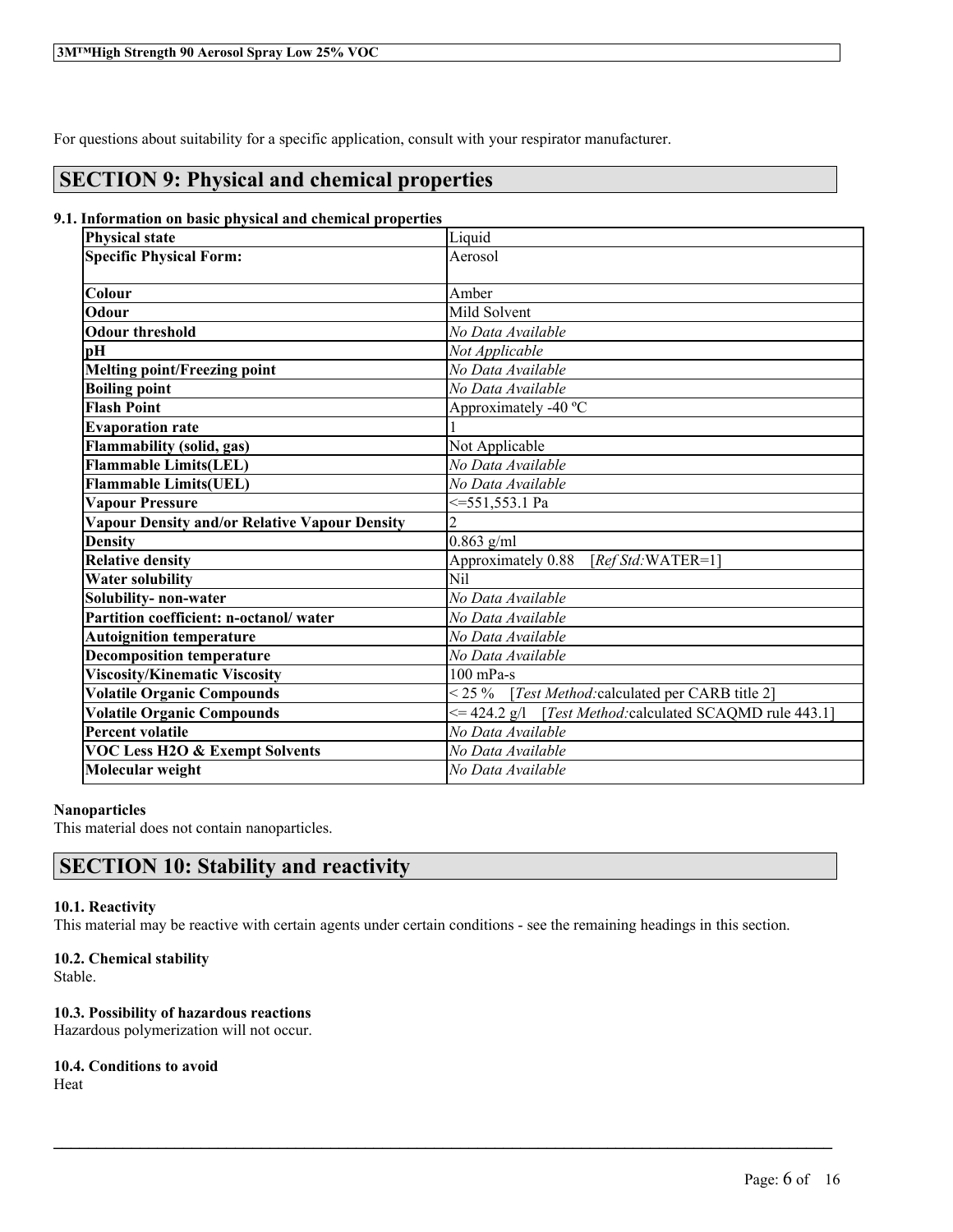**10.5. Incompatible materials** Strong oxidizing agents

#### **10.6. Hazardous decomposition products**

**Substance Condition**

None known.

Refer to section 5.2 for hazardous decomposition products during combustion.

Extreme heat arising from situations such as misuse or equipment failure can generate hydrogen fluoride as a decomposition product.

# **SECTION 11: Toxicological information**

The information below may not be consistent with the material classification in Section 2 if specific ingredient **classifications are mandated by a competent authority. In addition, toxicological data on ingredients may not be** reflected in the material classification and/or the signs and symptoms of exposure, because an ingredient may be present below the threshold for labeling, an ingredient may not be available for exposure, or the data may not be **relevant to the material as a whole.**

#### **11.1. Information on Toxicological effects**

#### **Signs and Symptoms of Exposure**

#### Based on test data and/or information on the components, this material may produce the following health effects:

#### **Inhalation:**

Simple Asphyxiation: Signs/symptoms may include increased heart rate, rapid respirations, drowsiness, headache, incoordination, altered judgement, nausea, vomiting, lethargy, seizures, coma, and may be fatal. Respiratory Tract Irritation: Signs/symptoms may include cough, sneezing, nasal discharge, headache, hoarseness, and nose and throat pain. May cause additional health effects (see below).

#### **Skin Contact:**

Prolonged or repeated exposure may cause: Dermal Defatting: Signs/symptoms may include localized redness, itching, drying and cracking of skin. Allergic Skin Reaction (non-photo induced): Signs/symptoms may include redness, swelling, blistering, and itching.

#### **Eye Contact:**

Moderate Eye Irritation: Signs/symptoms may include redness, swelling, pain, tearing, and blurred or hazy vision.

#### **Ingestion:**

Gastrointestinal Irritation: Signs/symptoms may include abdominal pain, stomach upset, nausea, vomiting and diarrhea. May cause additional health effects (see below).

#### **Additional Health Effects:**

#### **Single exposure may cause target organ effects:**

Central Nervous System (CNS) Depression: Signs/symptoms may include headache, dizziness, drowsiness, incoordination, nausea, slowed reaction time, slurred speech, giddiness, and unconsciousness. Respiratory Effects: Signs/symptoms may include cough, shortness of breath, chest tightness, wheezing, increased heart rate, bluish coloured skin (cyanosis), sputum production, changes in lung function tests, and/or respiratory failure. Single exposure, above recommended guidelines, may cause: Cardiac Sensitization: Signs/symptoms may include irregular heartbeat (arrhythmia), faintness, chest pain, and may be fatal.

 $\mathcal{L}_\mathcal{L} = \mathcal{L}_\mathcal{L} = \mathcal{L}_\mathcal{L} = \mathcal{L}_\mathcal{L} = \mathcal{L}_\mathcal{L} = \mathcal{L}_\mathcal{L} = \mathcal{L}_\mathcal{L} = \mathcal{L}_\mathcal{L} = \mathcal{L}_\mathcal{L} = \mathcal{L}_\mathcal{L} = \mathcal{L}_\mathcal{L} = \mathcal{L}_\mathcal{L} = \mathcal{L}_\mathcal{L} = \mathcal{L}_\mathcal{L} = \mathcal{L}_\mathcal{L} = \mathcal{L}_\mathcal{L} = \mathcal{L}_\mathcal{L}$ 

#### **Reproductive/Developmental Toxicity:**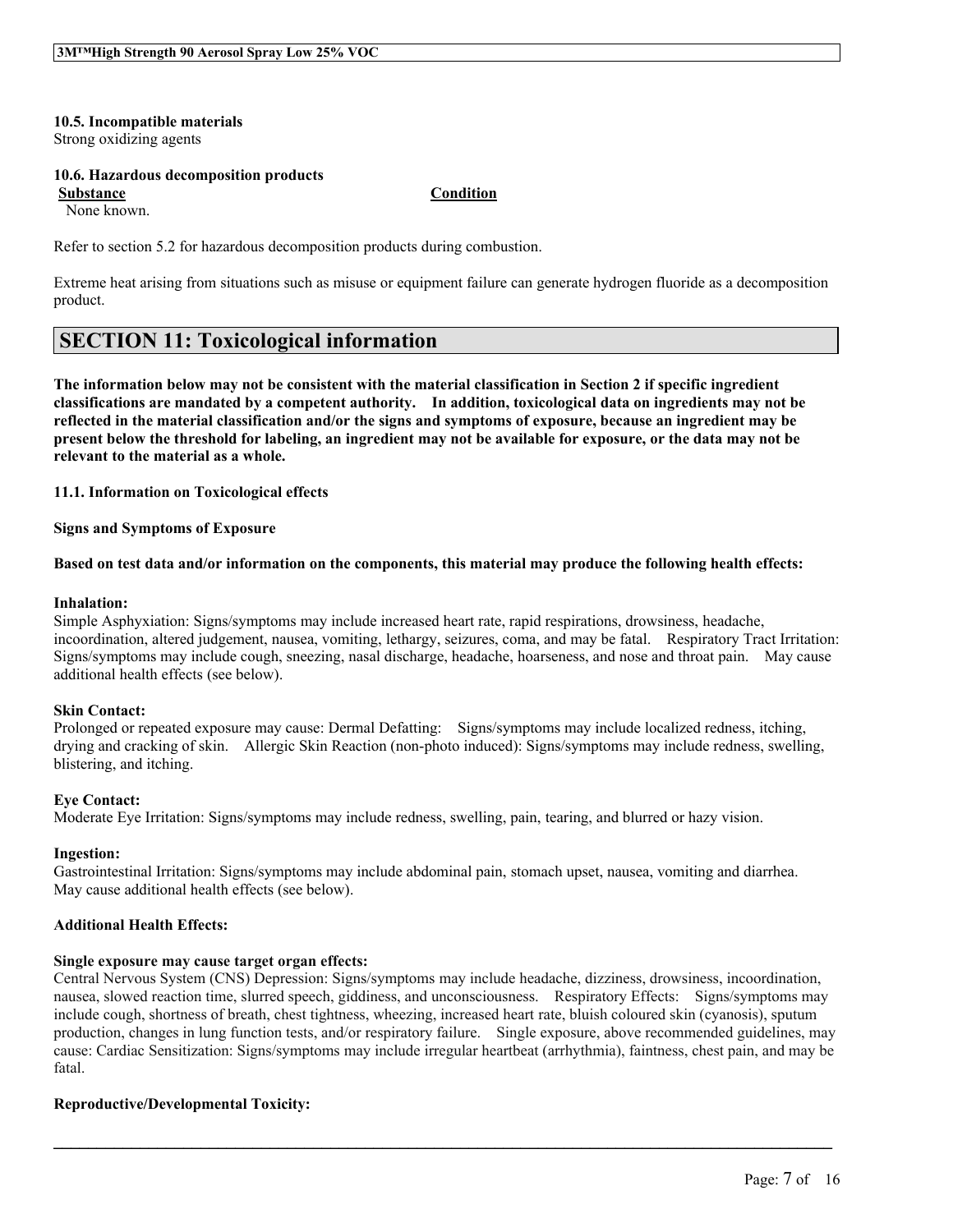Contains a chemical or chemicals which can cause birth defects or other reproductive harm.

#### **Carcinogenicity:**

Contains a chemical or chemicals which can cause cancer.

| Ingredient                          | NО.<br>- 11          | $\sim$<br>:las:<br>Description                 | 'egulation<br>TV.                                          |
|-------------------------------------|----------------------|------------------------------------------------|------------------------------------------------------------|
| benzotrifluoride<br>OL.<br>люг<br>. | -98<br>- , , , ,<br> | $\Delta D$<br>carc<br>-GP<br>'ossible<br>human | on<br>∠ancer<br>International<br>Research<br>1gency<br>tor |

#### **Toxicological Data**

If a component is disclosed in section 3 but does not appear in a table below, either no data are available for that endpoint or the data are not sufficient for classification.

#### **Acute Toxicity**

| Name                       | Route                    | <b>Species</b> | Value                                           |
|----------------------------|--------------------------|----------------|-------------------------------------------------|
| Overall product            | Dermal                   |                | No data available; calculated ATE > 5,000 mg/kg |
| Overall product            | Inhalation-              |                | No data available; calculated ATE > 50 mg/l     |
|                            | Vapor $(4 \text{ hr})$   |                |                                                 |
| Overall product            | Ingestion                |                | No data available; calculated ATE >5,000 mg/kg  |
| Methyl Acetate             | Dermal                   | Rat            | $LD50 > 2,000$ mg/kg                            |
| Methyl Acetate             | Inhalation-              | Rat            | $LC50 > 49$ mg/l                                |
|                            | Vapor (4                 |                |                                                 |
|                            | hours)                   |                |                                                 |
| Methyl Acetate             | Ingestion                | Rat            | $LD50 > 5,000$ mg/kg                            |
| Propane                    | Inhalation-<br>Gas $(4)$ | Rat            | $LC50 > 200,000$ ppm                            |
|                            | hours)                   |                |                                                 |
| Non-hazardous components   | Dermal                   | Not            | $LD50 > 2,000$ mg/kg                            |
|                            |                          | available      |                                                 |
| Non-hazardous components   | Ingestion                | Not            | $LD50 > 2,000$ mg/kg                            |
|                            |                          | available      |                                                 |
| Dimethyl ether             | Inhalation-              | Rat            | LC50 164,000 ppm                                |
|                            | Gas $(4)$                |                |                                                 |
|                            | hours)                   |                |                                                 |
| Hexamethyldisiloxane       | Dermal                   | Rabbit         | $LD50 > 2,000$ mg/kg                            |
| Hexamethyldisiloxane       | Inhalation-              | Rat            | LC50 106 mg/l                                   |
|                            | Vapor (4<br>hours)       |                |                                                 |
| Hexamethyldisiloxane       | Ingestion                | Rat            | $LD50 > 5,000$ mg/kg                            |
| Tackifier                  | Dermal                   | Professio      | LD50 estimated to be $> 5,000$ mg/kg            |
|                            |                          | nal            |                                                 |
|                            |                          | judgeme        |                                                 |
|                            |                          | nt             |                                                 |
| Tackifier                  | Ingestion                | Rat            | $LD50 > 2,000$ mg/kg                            |
| 1,1-Difluoroethane         | Inhalation-              | Rat            | $LC50 > 437,000$ ppm                            |
|                            | Gas $(4)$                |                |                                                 |
|                            | hours)                   |                |                                                 |
| 1.1-Difluoroethane         | Ingestion                | Rat            | $LD50 > 1,500$ mg/kg                            |
| Cyclohexane<br>Cyclohexane | Dermal<br>Inhalation-    | Rat<br>Rat     | $LD50 > 2,000$ mg/kg<br>$LC50 > 32.9$ mg/l      |
|                            | Vapor (4                 |                |                                                 |
|                            | hours)                   |                |                                                 |
| Cyclohexane                | Ingestion                | Rat            | LD50 6,200 mg/kg                                |
| Hexane                     | Dermal                   | Rabbit         | $LD50 > 2,000$ mg/kg                            |
| Hexane                     | Inhalation-              | Rat            | LC50 170 mg/l                                   |
|                            | Vapor (4                 |                |                                                 |
|                            | hours)                   |                |                                                 |
| Hexane                     | Ingestion                | Rat            | $LD50 > 28,700$ mg/kg                           |
| n-Butyl acetate            | Dermal                   | Rabbit         | $LD50 > 5,000$ mg/kg                            |
| n-Butyl acetate            | Inhalation-              | Rat            | $LC50$ 1.4 mg/l                                 |
|                            | Dust/Mist                |                |                                                 |
|                            | (4 hours)<br>Inhalation- | Rat            | $LC50 > 20$ mg/l                                |
| n-Butyl acetate            | Vapor (4                 |                |                                                 |
|                            | hours)                   |                |                                                 |
|                            |                          |                |                                                 |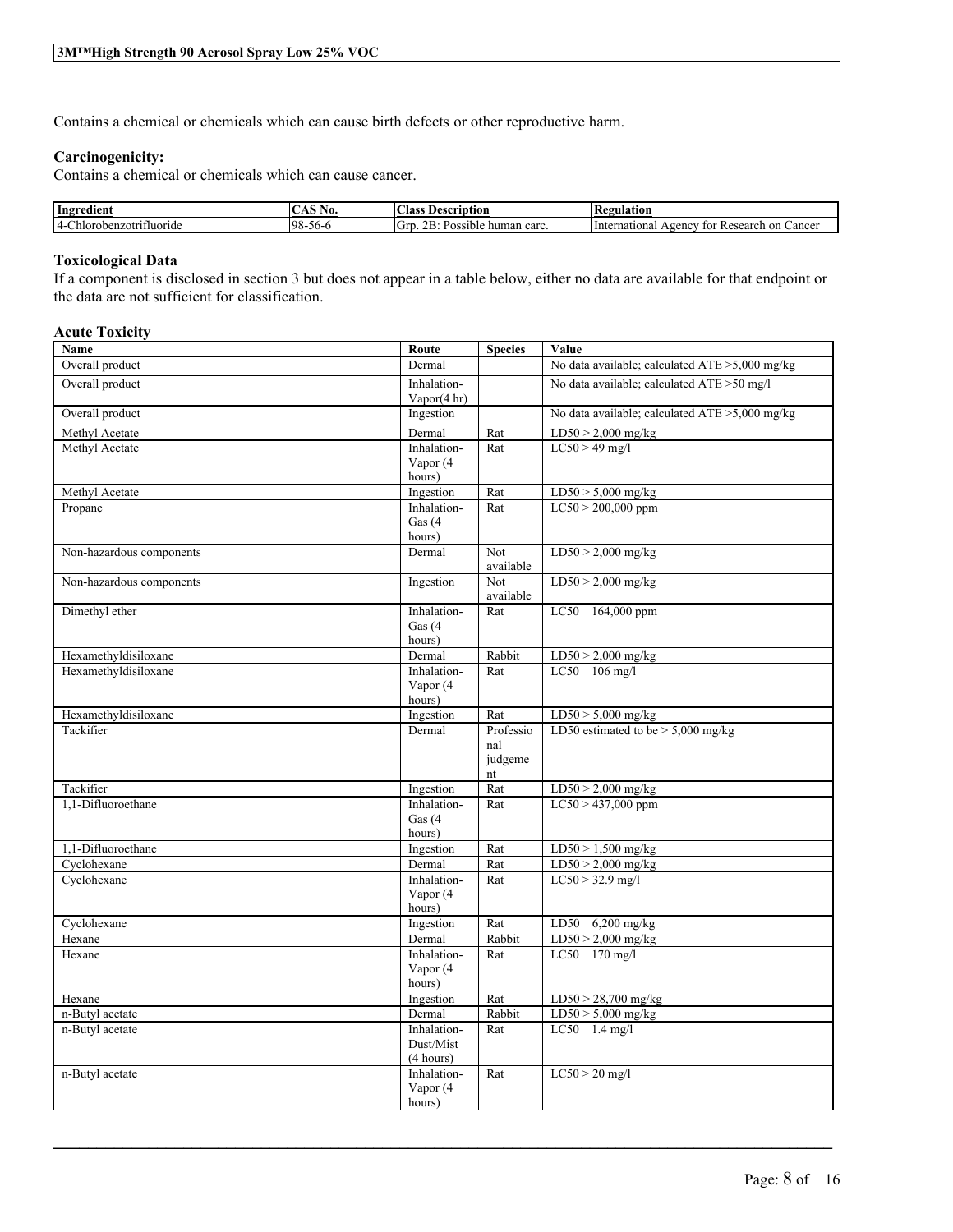| n-Butyl acetate                            | Ingestion                             | Rat    | $LD50 > 8,800$ mg/kg  |
|--------------------------------------------|---------------------------------------|--------|-----------------------|
| Toluene                                    | Dermal                                | Rat    | $LD50$ 12,000 mg/kg   |
| Toluene                                    | Inhalation-<br>Vapor $(4)$<br>hours)  | Rat    | $LC50$ 30 mg/l        |
| Toluene                                    | Ingestion                             | Rat    | LD50 $5,550$ mg/kg    |
| 4-Chlorobenzotrifluoride                   | Dermal                                | Rabbit | $LD50 > 2,700$ mg/kg  |
| 4-Chlorobenzotrifluoride                   | Inhalation-<br>Dust/Mist<br>(4 hours) | Rat    | $LC50 > 32$ mg/l      |
| 4-Chlorobenzotrifluoride                   | Inhalation-<br>Vapor (4<br>hours)     | Rat    | $LC50$ 33 mg/l        |
| 4-Chlorobenzotrifluoride<br>$\blacksquare$ | Ingestion                             | Rat    | LD50<br>$5,546$ mg/kg |

ATE = acute toxicity estimate

#### **Skin Corrosion/Irritation**

| Name                     | <b>Species</b> | Value                     |
|--------------------------|----------------|---------------------------|
|                          |                |                           |
| Methyl Acetate           | Rabbit         | No significant irritation |
| Propane                  | Rabbit         | Minimal irritation        |
| Non-hazardous components | Professio      | No significant irritation |
|                          | nal            |                           |
|                          | judgeme        |                           |
|                          | nt             |                           |
| Hexamethyldisiloxane     | Rabbit         | No significant irritation |
| Tackifier                | In vitro       | No significant irritation |
|                          | data           |                           |
| Cyclohexane              | Rabbit         | Mild irritant             |
| Hexane                   | Human          | Mild irritant             |
|                          | and            |                           |
|                          | animal         |                           |
| n-Butyl acetate          | Rabbit         | Minimal irritation        |
| Toluene                  | Rabbit         | Irritant                  |
| 4-Chlorobenzotrifluoride | Rabbit         | Minimal irritation        |

#### **Serious Eye Damage/Irritation**

| Name                     | <b>Species</b> | Value                     |
|--------------------------|----------------|---------------------------|
|                          |                |                           |
| Methyl Acetate           | Rabbit         | Moderate irritant         |
| Propane                  | Rabbit         | Mild irritant             |
| Non-hazardous components | Professio      | No significant irritation |
|                          | nal            |                           |
|                          | judgeme        |                           |
|                          | nt             |                           |
| Hexamethyldisiloxane     | Rabbit         | Mild irritant             |
| Tackifier                | In vitro       | No significant irritation |
|                          | data           |                           |
| Cyclohexane              | Rabbit         | Mild irritant             |
| Hexane                   | Rabbit         | Mild irritant             |
| n-Butyl acetate          | Rabbit         | Moderate irritant         |
| Toluene                  | Rabbit         | Moderate irritant         |
| 4-Chlorobenzotrifluoride | Rabbit         | No significant irritation |

#### **Skin Sensitization**

| Name                     | <b>Species</b> | Value          |
|--------------------------|----------------|----------------|
| Methyl Acetate           | Human          | Not classified |
| Non-hazardous components |                | Not classified |
| Hexamethyldisiloxane     | Guinea         | Not classified |
|                          | pig            |                |
| Tackifier                | Multiple       | Not classified |
|                          | animal         |                |
|                          | species        |                |
| Hexane                   | Human          | Not classified |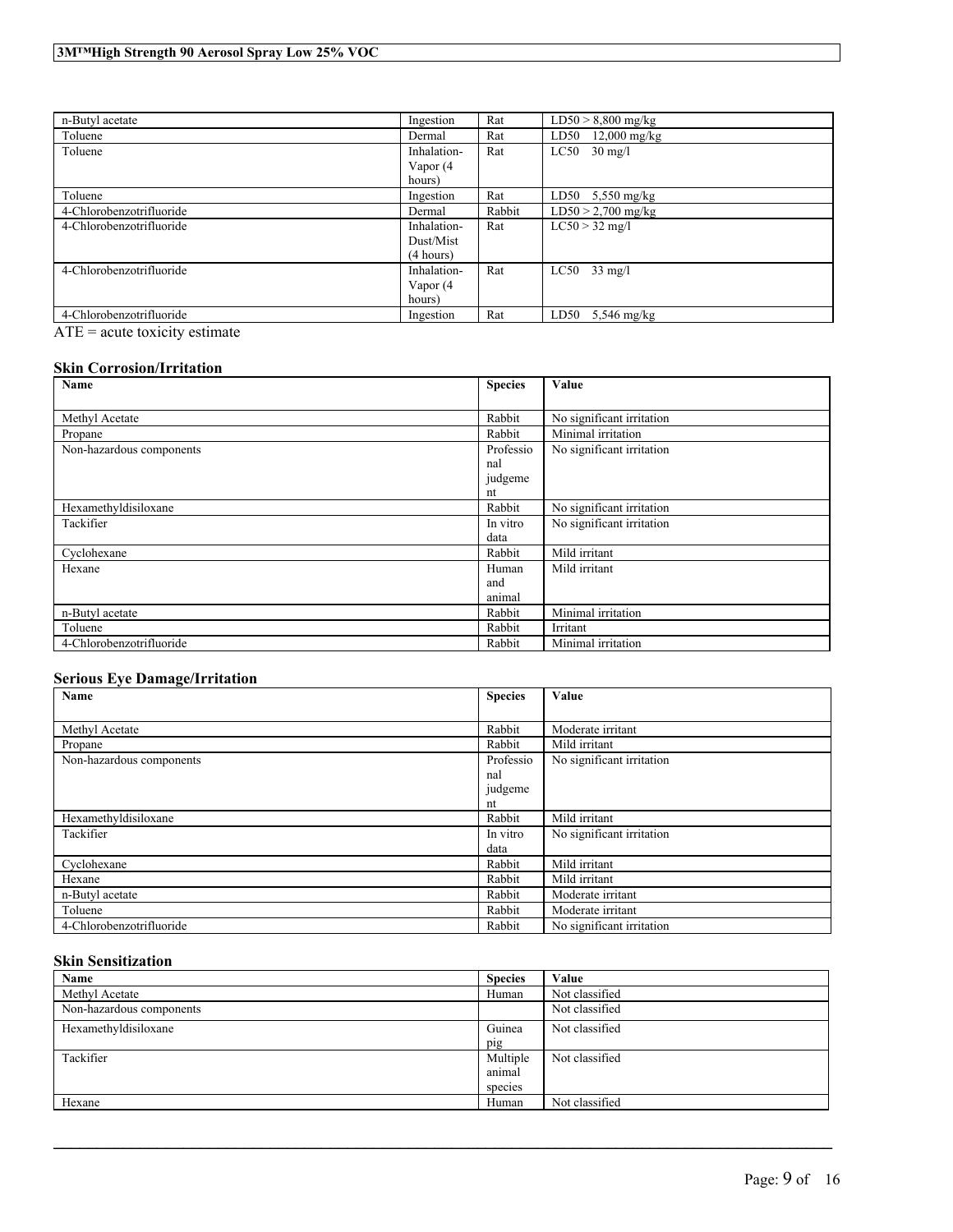| n-Butyl acetate          | Multiple<br>animal<br>species | Not classified |
|--------------------------|-------------------------------|----------------|
| Toluene                  | Guinea                        | Not classified |
|                          | pig                           |                |
| 4-Chlorobenzotrifluoride | Mouse                         | Sensitizing    |

#### **Respiratory Sensitization**

For the component/components, either no data are currently available or the data are not sufficient for classification.

#### **Germ Cell Mutagenicity**

| <b>Name</b>              | Route    | Value                                                                           |
|--------------------------|----------|---------------------------------------------------------------------------------|
|                          |          |                                                                                 |
| Methyl Acetate           | In Vitro | Not mutagenic                                                                   |
| Methyl Acetate           | In vivo  | Not mutagenic                                                                   |
| Propane                  | In Vitro | Not mutagenic                                                                   |
| Dimethyl ether           | In Vitro | Not mutagenic                                                                   |
| Dimethyl ether           | In vivo  | Not mutagenic                                                                   |
| Hexamethyldisiloxane     | In Vitro | Not mutagenic                                                                   |
| Hexamethyldisiloxane     | In vivo  | Not mutagenic                                                                   |
| Tackifier                | In Vitro | Not mutagenic                                                                   |
| 1,1-Difluoroethane       | In Vitro | Some positive data exist, but the data are not<br>sufficient for classification |
| 1,1-Difluoroethane       | In vivo  | Some positive data exist, but the data are not<br>sufficient for classification |
| Cyclohexane              | In Vitro | Not mutagenic                                                                   |
| Cyclohexane              | In vivo  | Some positive data exist, but the data are not<br>sufficient for classification |
| Hexane                   | In Vitro | Not mutagenic                                                                   |
| Hexane                   | In vivo  | Not mutagenic                                                                   |
| n-Butyl acetate          | In Vitro | Not mutagenic                                                                   |
| Toluene                  | In Vitro | Not mutagenic                                                                   |
| Toluene                  | In vivo  | Not mutagenic                                                                   |
| 4-Chlorobenzotrifluoride | In Vitro | Not mutagenic                                                                   |
| 4-Chlorobenzotrifluoride | In vivo  | Some positive data exist, but the data are not<br>sufficient for classification |

### **Carcinogenicity**

| Name                     | Route      | <b>Species</b> | Value                                          |
|--------------------------|------------|----------------|------------------------------------------------|
| Dimethyl ether           | Inhalation | Rat            | Not carcinogenic                               |
| Hexamethyldisiloxane     | Inhalation | Rat            | Some positive data exist, but the data are not |
|                          |            |                | sufficient for classification                  |
| 1.1-Difluoroethane       | Inhalation | Rat            | Some positive data exist, but the data are not |
|                          |            |                | sufficient for classification                  |
| Hexane                   | Dermal     | Mouse          | Not carcinogenic                               |
| Hexane                   | Inhalation | Mouse          | Some positive data exist, but the data are not |
|                          |            |                | sufficient for classification                  |
| Toluene                  | Dermal     | Mouse          | Some positive data exist, but the data are not |
|                          |            |                | sufficient for classification                  |
| Toluene                  | Ingestion  | Rat            | Some positive data exist, but the data are not |
|                          |            |                | sufficient for classification                  |
| Toluene                  | Inhalation | Mouse          | Some positive data exist, but the data are not |
|                          |            |                | sufficient for classification                  |
| 4-Chlorobenzotrifluoride | Inhalation | Multiple       | Carcinogenic                                   |
|                          |            | animal         |                                                |
|                          |            | species        |                                                |

### **Reproductive Toxicity**

### **Reproductive and/or Developmental Effects**

| Name           | Route      | Value                          | <b>Species</b> | <b>Test result</b> | Exposure        |
|----------------|------------|--------------------------------|----------------|--------------------|-----------------|
|                |            |                                |                |                    | <b>Duration</b> |
| Dimethyl ether | Inhalation | Not classified for development | Rat            | <b>NOAEL</b>       | durıng          |
|                |            |                                |                | $40.000$ ppm       | organogenesi    |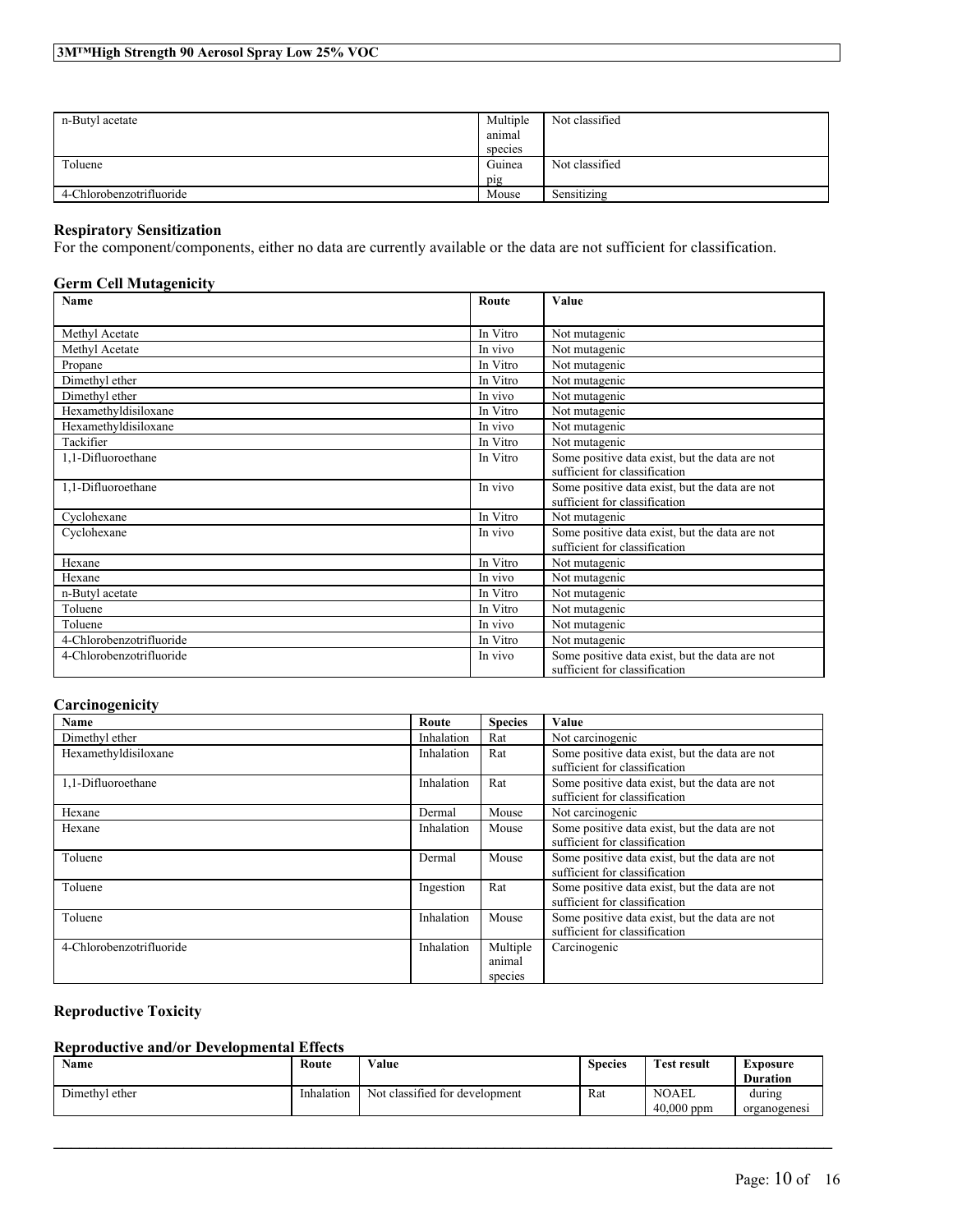|                          |            |                                        |                               |                                  | $\rm S$                               |
|--------------------------|------------|----------------------------------------|-------------------------------|----------------------------------|---------------------------------------|
| Hexamethyldisiloxane     | Inhalation | Not classified for male reproduction   | Rat                           | NOAEL 33<br>mg/l                 | 13 weeks                              |
| 1,1-Difluoroethane       | Inhalation | Not classified for development         | Rat                           | <b>NOAEL</b><br>50,000 ppm       | during<br>organogenesi<br>S           |
| Cyclohexane              | Inhalation | Not classified for female reproduction | Rat                           | <b>NOAEL 24</b><br>mg/l          | 2 generation                          |
| Cyclohexane              | Inhalation | Not classified for male reproduction   | Rat                           | <b>NOAEL 24</b><br>mg/l          | 2 generation                          |
| Cyclohexane              | Inhalation | Not classified for development         | Rat                           | NOAEL 6.9<br>mg/l                | 2 generation                          |
| Hexane                   | Ingestion  | Not classified for development         | Mouse                         | <b>NOAEL 2,200</b><br>mg/kg/day  | during<br>organogenesi<br>S           |
| Hexane                   | Inhalation | Not classified for development         | Rat                           | NOAEL <sub>0.7</sub><br>mg/l     | during<br>gestation                   |
| Hexane                   | Ingestion  | Toxic to male reproduction             | Rat                           | <b>NOAEL 1,140</b><br>mg/kg/day  | 90 days                               |
| Hexane                   | Inhalation | Toxic to male reproduction             | Rat                           | <b>LOAEL 3.52</b><br>mg/l        | 28 days                               |
| n-Butyl acetate          | Inhalation | Not classified for female reproduction | Rat                           | NOAEL <sub>7.1</sub><br>mg/l     | premating &<br>during<br>gestation    |
| n-Butyl acetate          | Inhalation | Not classified for development         | Rat                           | NOAEL $7.1$<br>mg/l              | premating $\&$<br>during<br>gestation |
| Toluene                  | Inhalation | Not classified for female reproduction | Human                         | <b>NOAEL Not</b><br>available    | occupational<br>exposure              |
| Toluene                  | Inhalation | Not classified for male reproduction   | Rat                           | NOAEL <sub>2.3</sub><br>mg/l     | 1 generation                          |
| Toluene                  | Ingestion  | Toxic to development                   | $\overline{R}at$              | LOAEL 520<br>mg/kg/day           | during<br>gestation                   |
| Toluene                  | Inhalation | Toxic to development                   | Human                         | <b>NOAEL Not</b><br>available    | poisoning<br>and/or abuse             |
| 4-Chlorobenzotrifluoride | Ingestion  | Not classified for female reproduction | Rat                           | NOAEL 45<br>mg/kg/day            | 1 generation                          |
| 4-Chlorobenzotrifluoride | Ingestion  | Not classified for male reproduction   | Rat                           | NOAEL <sub>45</sub><br>mg/kg/day | 1 generation                          |
| 4-Chlorobenzotrifluoride | Ingestion  | Not classified for development         | Rat                           | NOAEL <sub>45</sub><br>mg/kg/day | 1 generation                          |
| 4-Chlorobenzotrifluoride | Inhalation | Not classified for female reproduction | Multiple<br>animal<br>species | NOAEL 3.7<br>mg/l                | 3 months                              |
| 4-Chlorobenzotrifluoride | Inhalation | Not classified for male reproduction   | Multiple<br>animal<br>species | <b>NOAEL 1.8</b><br>mg/l         | 3 months                              |

# **Target Organ(s)**

### **Specific Target Organ Toxicity - single exposure**

| Name           | Route      | <b>Target Organ(s)</b>               | Value                                | <b>Species</b>         | <b>Test result</b>            | <b>Exposure</b><br><b>Duration</b> |
|----------------|------------|--------------------------------------|--------------------------------------|------------------------|-------------------------------|------------------------------------|
| Methyl Acetate | Inhalation | central nervous<br>system depression | May cause drowsiness or<br>dizziness | Human<br>and<br>animal | <b>NOAEL Not</b><br>available |                                    |
| Methyl Acetate | Inhalation | respiratory irritation               | May cause respiratory irritation     | Human<br>and<br>animal | <b>NOAEL Not</b><br>available |                                    |
| Methyl Acetate | Inhalation | blindness                            | Not classified                       |                        | <b>NOAEL Not</b><br>available |                                    |
| Methyl Acetate | Ingestion  | central nervous<br>system depression | May cause drowsiness or<br>dizziness |                        | <b>NOAEL Not</b><br>available |                                    |
| Propane        | Inhalation | cardiac sensitization                | Causes damage to organs              | Human                  | <b>NOAEL Not</b><br>available |                                    |
| Propane        | Inhalation | central nervous                      | May cause drowsiness or              | Human                  | <b>NOAEL Not</b>              |                                    |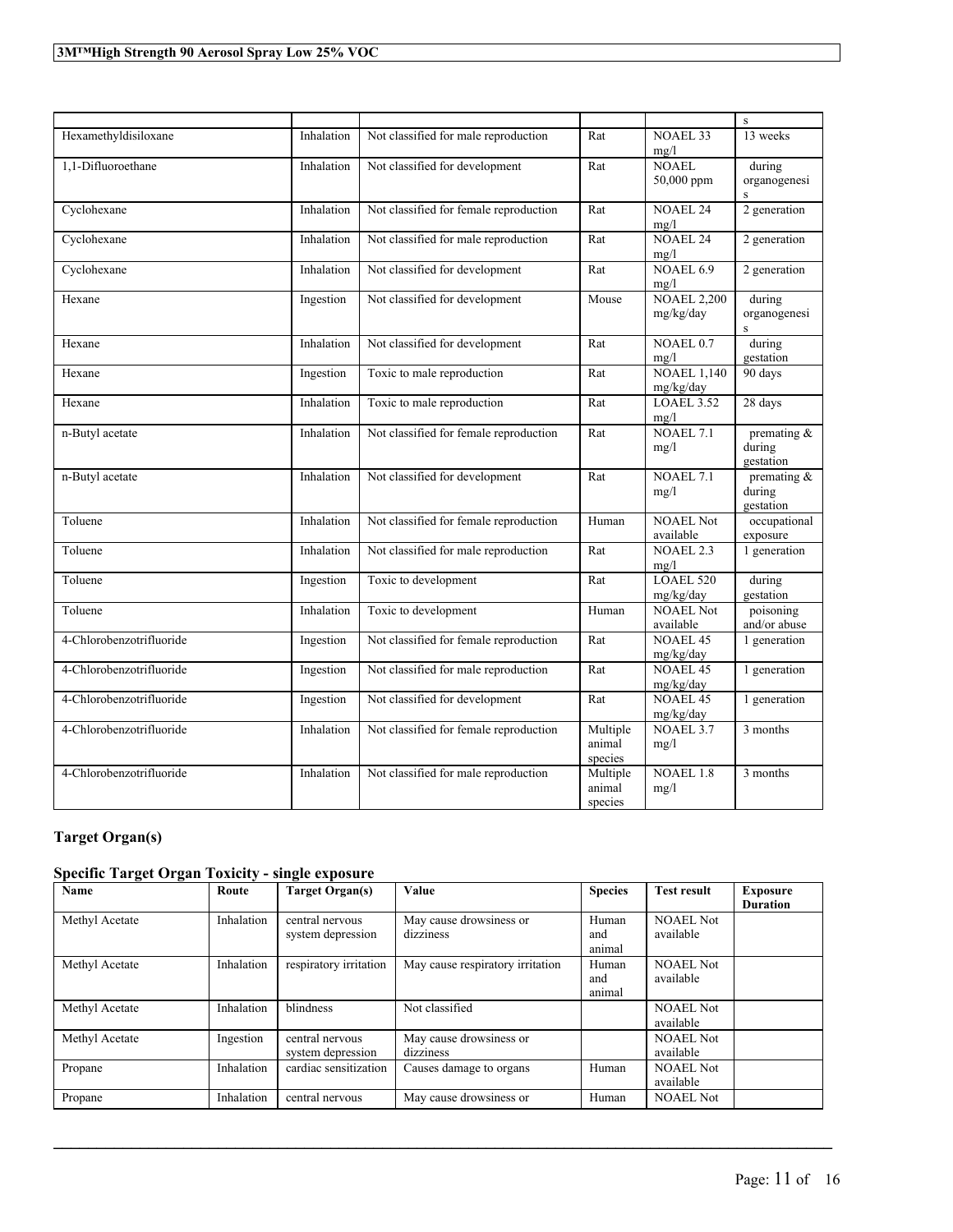|                      |            | system depression                    | dizziness                                                                          |                                   | available                     |                           |
|----------------------|------------|--------------------------------------|------------------------------------------------------------------------------------|-----------------------------------|-------------------------------|---------------------------|
| Propane              | Inhalation | respiratory irritation               | Not classified                                                                     | Human                             | <b>NOAEL Not</b><br>available |                           |
| Dimethyl ether       | Inhalation | central nervous<br>system depression | May cause drowsiness or<br>dizziness                                               | Rat                               | <b>LOAEL</b><br>$10,000$ ppm  | 30 minutes                |
| Dimethyl ether       | Inhalation | cardiac sensitization                | Some positive data exist, but the<br>data are not sufficient for<br>classification | Dog                               | <b>NOAEL</b><br>100,000 ppm   | 5 minutes                 |
| Hexamethyldisiloxane | Inhalation | respiratory irritation               | Not classified                                                                     | Rat                               | <b>NOAEL 33</b><br>mg/l       | 6 hours                   |
| Hexamethyldisiloxane | Ingestion  | central nervous<br>system depression | Not classified                                                                     | Guinea<br>pig                     | <b>LOAEL</b><br>22,900 mg/kg  | not applicable            |
| 1,1-Difluoroethane   | Inhalation | cardiac sensitization                | Causes damage to organs                                                            | Human<br>and<br>animal            | <b>NOAEL Not</b><br>available | poisoning<br>and/or abuse |
| 1,1-Difluoroethane   | Inhalation | central nervous<br>system depression | May cause drowsiness or<br>dizziness                                               | Human<br>and<br>animal            | <b>NOAEL</b><br>100,000 ppm   |                           |
| 1,1-Difluoroethane   | Inhalation | respiratory irritation               | Some positive data exist, but the<br>data are not sufficient for<br>classification | Not<br>available                  | <b>NOAEL Not</b><br>available | not available             |
| Cyclohexane          | Inhalation | central nervous<br>system depression | May cause drowsiness or<br>dizziness                                               | Human<br>and<br>animal            | <b>NOAEL Not</b><br>available |                           |
| Cyclohexane          | Inhalation | respiratory irritation               | Some positive data exist, but the<br>data are not sufficient for<br>classification | Human<br>and<br>animal            | <b>NOAEL Not</b><br>available |                           |
| Cyclohexane          | Ingestion  | central nervous<br>system depression | May cause drowsiness or<br>dizziness                                               | Professio<br>nal<br>judgeme<br>nt | <b>NOAEL Not</b><br>available |                           |
| Hexane               | Inhalation | central nervous<br>system depression | May cause drowsiness or<br>dizziness                                               | Human                             | <b>NOAEL Not</b><br>available | not available             |
| Hexane               | Inhalation | respiratory irritation               | Some positive data exist, but the<br>data are not sufficient for<br>classification | Rabbit                            | <b>NOAEL Not</b><br>available | 8 hours                   |
| Hexane               | Inhalation | respiratory system                   | Not classified                                                                     | Rat                               | <b>NOAEL 24.6</b><br>mg/l     | 8 hours                   |
| n-Butyl acetate      | Inhalation | respiratory system                   | May cause damage to organs                                                         | Rat                               | LOAEL 2.6<br>mg/l             | 4 hours                   |
| n-Butyl acetate      | Inhalation | central nervous<br>system depression | May cause drowsiness or<br>dizziness                                               | Human                             | <b>NOAEL Not</b><br>available | not available             |
| n-Butyl acetate      | Inhalation | respiratory irritation               | May cause respiratory irritation                                                   | Human                             | <b>NOAEL Not</b><br>available | not available             |
| n-Butyl acetate      | Ingestion  | central nervous<br>system depression | May cause drowsiness or<br>dizziness                                               | Professio<br>nal<br>judgeme<br>nt | <b>NOAEL Not</b><br>available |                           |
| Toluene              | Inhalation | central nervous<br>system depression | May cause drowsiness or<br>dizziness                                               | Human                             | <b>NOAEL Not</b><br>available |                           |
| Toluene              | Inhalation | respiratory irritation               | Some positive data exist, but the<br>data are not sufficient for<br>classification | Human                             | <b>NOAEL Not</b><br>available |                           |
| Toluene              | Inhalation | immune system                        | Not classified                                                                     | Mouse                             | <b>NOAEL</b><br>$0.004$ mg/l  | 3 hours                   |
| Toluene              | Ingestion  | central nervous<br>system depression | May cause drowsiness or<br>dizziness                                               | Human                             | <b>NOAEL Not</b><br>available | poisoning<br>and/or abuse |

### **Specific Target Organ Toxicity - repeated exposure**

| Name           | Route      | Target Organ(s)                                     | Value                                                                              | <b>Species</b> | <b>Test result</b> | <b>Exposure</b> |
|----------------|------------|-----------------------------------------------------|------------------------------------------------------------------------------------|----------------|--------------------|-----------------|
|                |            |                                                     |                                                                                    |                |                    | <b>Duration</b> |
| Methyl Acetate | Inhalation | respiratory system                                  | Some positive data exist, but the<br>data are not sufficient for<br>classification | Rat            | NOAEL 1.1<br>mg/l  | 28 days         |
| Methyl Acetate | Inhalation | endocrine system<br>hematopoietic<br>system   liver | Not classified                                                                     | Rat            | NOAEL 6.1<br>mg/l  | 28 days         |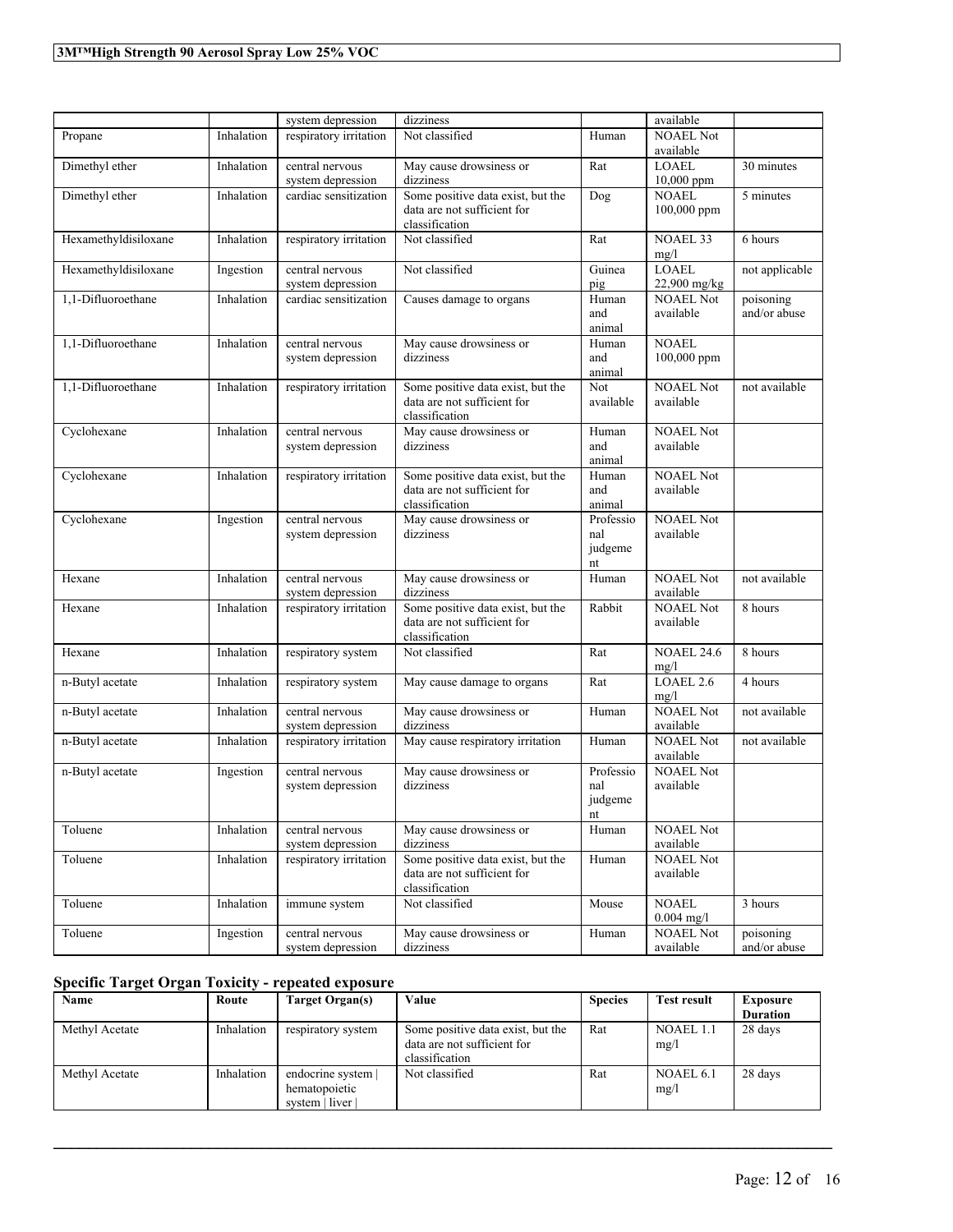|                      |            | immune system  <br>kidney and/or<br>bladder                                                                                   |                                                                                    |                               |                                    |                          |
|----------------------|------------|-------------------------------------------------------------------------------------------------------------------------------|------------------------------------------------------------------------------------|-------------------------------|------------------------------------|--------------------------|
| Dimethyl ether       | Inhalation | hematopoietic<br>system                                                                                                       | Not classified                                                                     | Rat                           | NOAEL<br>25,000 ppm                | 2 years                  |
| Dimethyl ether       | Inhalation | liver                                                                                                                         | Not classified                                                                     | Rat                           | <b>NOAEL</b><br>20,000 ppm         | 30 weeks                 |
| Hexamethyldisiloxane | Dermal     | liver   kidney and/or<br>bladder                                                                                              | Not classified                                                                     | Rat                           | <b>NOAEL</b><br>1,000<br>mg/kg/day | 28 days                  |
| Hexamethyldisiloxane | Inhalation | kidney and/or<br>bladder                                                                                                      | Not classified                                                                     | Rat                           | <b>NOAEL 4</b><br>mg/l             | 13 weeks                 |
| Hexamethyldisiloxane | Inhalation | hematopoietic<br>system                                                                                                       | Not classified                                                                     | $\bar{R}$ at                  | <b>NOAEL 33</b><br>mg/l            | 13 weeks                 |
| Hexamethyldisiloxane | Inhalation | liver                                                                                                                         | Not classified                                                                     | Multiple<br>animal<br>species | <b>NOAEL 29</b><br>mg/l            | 15 days                  |
| Hexamethyldisiloxane | Inhalation | heart   endocrine<br>system   immune<br>system   nervous<br>system   respiratory<br>system                                    | Not classified                                                                     | Rat                           | <b>NOAEL 33</b><br>mg/l            | 13 weeks                 |
| Tackifier            | Ingestion  | heart  <br>gastrointestinal tract<br>hematopoietic<br>system   liver  <br>nervous system  <br>eyes   kidney and/or<br>bladder | Not classified                                                                     | Rat                           | <b>NOAEL 331</b><br>mg/kg/day      | 90 days                  |
| 1,1-Difluoroethane   | Inhalation | hematopoietic<br>system   kidney<br>and/or bladder  <br>respiratory system                                                    | Not classified                                                                     | Rat                           | <b>NOAEL</b><br>25,000 ppm         | 2 years                  |
| Cyclohexane          | Inhalation | liver                                                                                                                         | Not classified                                                                     | Rat                           | <b>NOAEL 24</b><br>mg/l            | 90 days                  |
| Cyclohexane          | Inhalation | auditory system                                                                                                               | Not classified                                                                     | Rat                           | NOAEL 1.7<br>mg/l                  | 90 days                  |
| Cyclohexane          | Inhalation | kidney and/or<br>bladder                                                                                                      | Not classified                                                                     | Rabbit                        | <b>NOAEL 2.7</b><br>mg/l           | 10 weeks                 |
| Cyclohexane          | Inhalation | hematopoietic<br>system                                                                                                       | Not classified                                                                     | Mouse                         | <b>NOAEL 24</b><br>mg/l            | 14 weeks                 |
| Cyclohexane          | Inhalation | peripheral nervous<br>system                                                                                                  | Not classified                                                                     | Rat                           | <b>NOAEL 8.6</b><br>mg/l           | 30 weeks                 |
| Hexane               | Inhalation | peripheral nervous<br>system                                                                                                  | Causes damage to organs through<br>prolonged or repeated exposure                  | Human                         | <b>NOAEL Not</b><br>available      | occupational<br>exposure |
| Hexane               | Inhalation | respiratory system                                                                                                            | Some positive data exist, but the<br>data are not sufficient for<br>classification | Mouse                         | <b>LOAEL 1.76</b><br>mg/l          | 13 weeks                 |
| Hexane               | Inhalation | liver                                                                                                                         | Not classified                                                                     | Rat                           | <b>NOAEL Not</b><br>available      | 6 months                 |
| Hexane               | Inhalation | kidney and/or<br>bladder                                                                                                      | Not classified                                                                     | Rat                           | LOAEL 1.76<br>mg/l                 | 6 months                 |
| Hexane               | Inhalation | hematopoietic<br>system                                                                                                       | Not classified                                                                     | Mouse                         | <b>NOAEL 35.2</b><br>mg/l          | 13 weeks                 |
| Hexane               | Inhalation | auditory system  <br>immune system  <br>eyes                                                                                  | Not classified                                                                     | Human                         | <b>NOAEL Not</b><br>available      | occupational<br>exposure |
| Hexane               | Inhalation | heart   skin  <br>endocrine system                                                                                            | Not classified                                                                     | Rat                           | <b>NOAEL 1.76</b><br>mg/l          | 6 months                 |
| Hexane               | Ingestion  | peripheral nervous<br>system                                                                                                  | Some positive data exist, but the<br>data are not sufficient for<br>classification | Rat                           | <b>NOAEL</b><br>1,140<br>mg/kg/day | 90 days                  |
| Hexane               | Ingestion  | endocrine system  <br>hematopoietic<br>system   liver  <br>immune system  <br>kidney and/or<br>bladder                        | Not classified                                                                     | Rat                           | <b>NOAEL Not</b><br>available      | 13 weeks                 |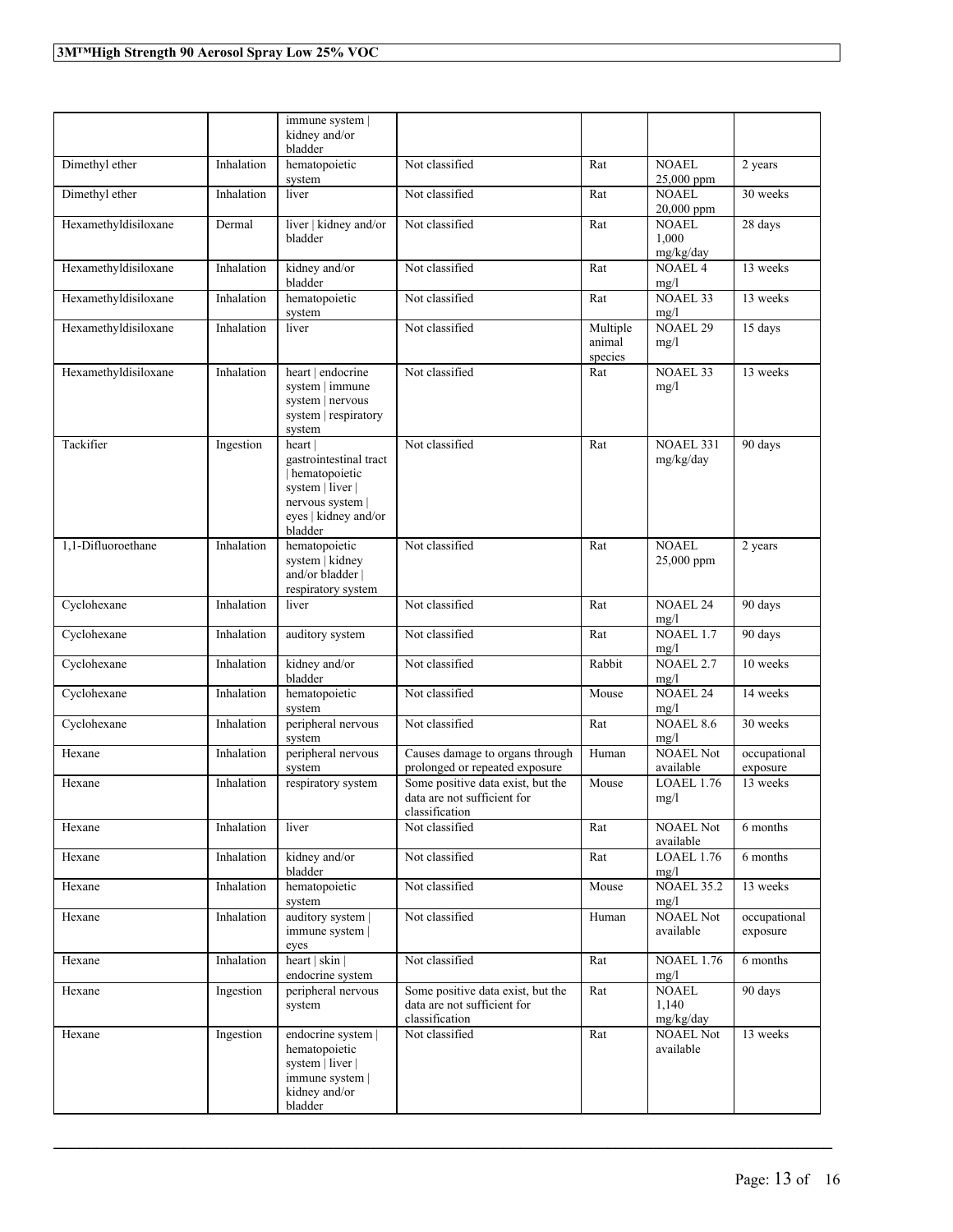| n-Butyl acetate          | Inhalation | olfactory system                                                                       | Not classified                                                                     | Rat                           | <b>NOAEL 2.4</b><br>mg/l           | 14 weeks                  |
|--------------------------|------------|----------------------------------------------------------------------------------------|------------------------------------------------------------------------------------|-------------------------------|------------------------------------|---------------------------|
| n-Butyl acetate          | Inhalation | liver   kidney and/or<br>bladder                                                       | Not classified                                                                     | Rabbit                        | <b>NOAEL 7.26</b><br>mg/l          | 13 days                   |
| Toluene                  | Inhalation | auditory system  <br>eyes   olfactory<br>system                                        | Causes damage to organs through<br>prolonged or repeated exposure                  | Human                         | <b>NOAEL Not</b><br>available      | poisoning<br>and/or abuse |
| Toluene                  | Inhalation | nervous system                                                                         | May cause damage to organs<br>though prolonged or repeated<br>exposure             | Human                         | <b>NOAEL Not</b><br>available      | poisoning<br>and/or abuse |
| Toluene                  | Inhalation | respiratory system                                                                     | Some positive data exist, but the<br>data are not sufficient for<br>classification | Rat                           | LOAEL <sub>2.3</sub><br>mg/l       | 15 months                 |
| Toluene                  | Inhalation | heart   liver   kidney<br>and/or bladder                                               | Not classified                                                                     | Rat                           | <b>NOAEL 11.3</b><br>mg/l          | 15 weeks                  |
| Toluene                  | Inhalation | endocrine system                                                                       | Not classified                                                                     | Rat                           | NOAEL 1.1<br>mg/l                  | 4 weeks                   |
| Toluene                  | Inhalation | immune system                                                                          | Not classified                                                                     | Mouse                         | <b>NOAEL Not</b><br>available      | 20 days                   |
| Toluene                  | Inhalation | bone, teeth, nails,<br>and/or hair                                                     | Not classified                                                                     | Mouse                         | <b>NOAEL 1.1</b><br>mg/l           | 8 weeks                   |
| Toluene                  | Inhalation | hematopoietic<br>system   vascular<br>system                                           | Not classified                                                                     | Human                         | <b>NOAEL Not</b><br>available      | occupational<br>exposure  |
| Toluene                  | Inhalation | gastrointestinal tract                                                                 | Not classified                                                                     | Multiple<br>animal<br>species | <b>NOAEL 11.3</b><br>mg/l          | 15 weeks                  |
| Toluene                  | Ingestion  | nervous system                                                                         | Some positive data exist, but the<br>data are not sufficient for<br>classification | Rat                           | <b>NOAEL 625</b><br>mg/kg/day      | 13 weeks                  |
| Toluene                  | Ingestion  | heart                                                                                  | Not classified                                                                     | Rat                           | <b>NOAEL</b><br>2,500<br>mg/kg/day | 13 weeks                  |
| Toluene                  | Ingestion  | liver   kidney and/or<br>bladder                                                       | Not classified                                                                     | Multiple<br>animal<br>species | <b>NOAEL</b><br>2,500<br>mg/kg/day | 13 weeks                  |
| Toluene                  | Ingestion  | hematopoietic<br>system                                                                | Not classified                                                                     | Mouse                         | <b>NOAEL 600</b><br>mg/kg/day      | 14 days                   |
| Toluene                  | Ingestion  | endocrine system                                                                       | Not classified                                                                     | Mouse                         | <b>NOAEL 105</b><br>mg/kg/day      | 28 days                   |
| Toluene                  | Ingestion  | immune system                                                                          | Not classified                                                                     | Mouse                         | <b>NOAEL 105</b><br>mg/kg/day      | 4 weeks                   |
| 4-Chlorobenzotrifluoride | Inhalation | liver                                                                                  | Some positive data exist, but the<br>data are not sufficient for<br>classification | Multiple<br>animal<br>species | <b>NOAEL 1.8</b><br>mg/l           | 3 months                  |
| 4-Chlorobenzotrifluoride | Inhalation | heart                                                                                  | Not classified                                                                     | Multiple<br>animal<br>species | LOAEL 15<br>mg/l                   | 3 months                  |
| 4-Chlorobenzotrifluoride | Inhalation | endocrine system  <br>gastrointestinal tract<br>hematopoietic<br>system                | Not classified                                                                     | Multiple<br>animal<br>species | NOAEL 15<br>mg/l                   | 3 months                  |
| 4-Chlorobenzotrifluoride | Inhalation | immune system                                                                          | Not classified                                                                     | Multiple<br>animal<br>species | LOAEL 15<br>mg/l                   | 3 months                  |
| 4-Chlorobenzotrifluoride | Inhalation | nervous system                                                                         | Not classified                                                                     | Multiple<br>animal<br>species | NOAEL 15<br>mg/l                   | 3 months                  |
| 4-Chlorobenzotrifluoride | Inhalation | kidney and/or<br>bladder                                                               | Not classified                                                                     | Multiple<br>animal<br>species | LOAEL 15<br>mg/l                   | 3 months                  |
| 4-Chlorobenzotrifluoride | Inhalation | respiratory system  <br>vascular system  <br>bone, teeth, nails,<br>and/or hair   eyes | Not classified                                                                     | Multiple<br>animal<br>species | <b>NOAEL 15</b><br>mg/l            | 3 months                  |
| 4-Chlorobenzotrifluoride | Ingestion  | hematopoietic<br>system   liver  <br>kidney and/or                                     | Not classified                                                                     | Rat                           | <b>NOAEL 500</b><br>mg/kg/day      | 90 days                   |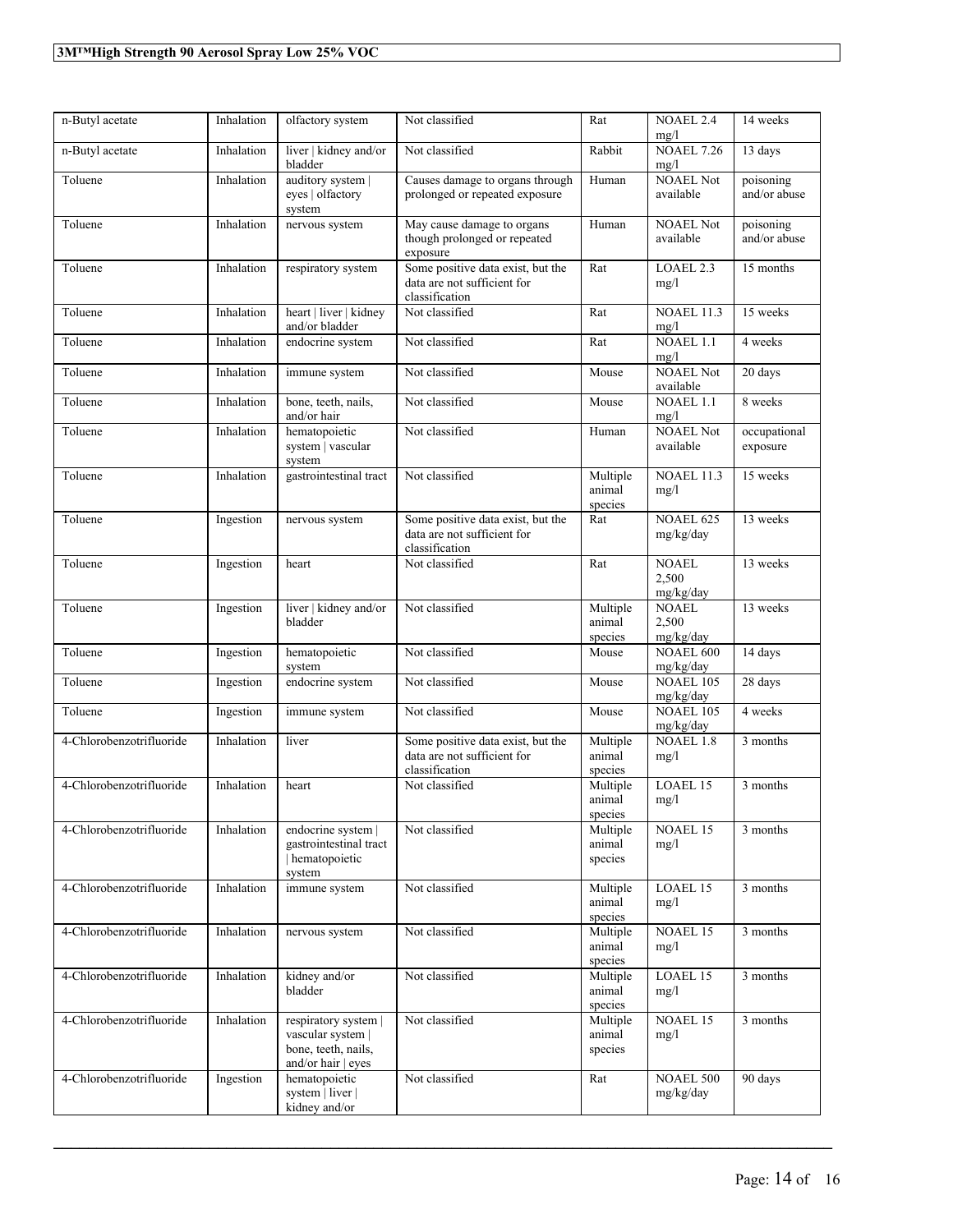| $\mathbf{r}$<br>bladder   heart<br>endocrine system |  |  |
|-----------------------------------------------------|--|--|
| eves                                                |  |  |

#### **Aspiration Hazard**

| <b>Name</b> | Value             |
|-------------|-------------------|
| Cyclohexane | Aspiration hazard |
| Hexane      | Aspiration hazard |
| Toluene     | Aspiration hazard |

Please contact the address or phone number listed on the first page of the SDS for additional toxicological information **on this material and/or its components.**

### **SECTION 12: Ecological information**

No data available.

### **SECTION 13: Disposal considerations**

#### **13.1. Disposal methods**

Dispose of contents/ container in accordance with the local/regional/national/international regulations.

Dispose of completely cured (or polymerized) material in a permitted industrial waste facility. As a disposal alternative, incinerate uncured product in a permitted waste incineration facility. Facility must be capable of handling aerosol cans. Combustion products will include halogen acid (HCl/HF/HBr). Facility must be capable of handling halogenated materials. Empty drums/barrels/containers used for transporting and handling hazardous chemicals (chemical substances/mixtures/preparations classified as Hazardous as per applicable regulations) shall be considered, stored, treated & disposed of as hazardous wastes unless otherwise defined by applicable waste regulations. Consult with the respective

regulating authorities to determine the available treatment and disposal facilities.

### **SECTION 14: Transport Information**

For Transport Information, please visit http://3M.com/Transportinfo or call 1-800-364-3577 or 651-737-6501.

# **SECTION 15: Regulatory information**

#### **15.1. Safety, health and environmental regulations/legislation specific for the substance or mixture**

#### **Global inventory status**

Contact 3M for more information. The components of this material are in compliance with the provisions of the Korea Chemical Control Act. Certain restrictions may apply. Contact the selling division for additional information. The components of this material are in compliance with the provisions of Australia National Industrial Chemical Notification and Assessment Scheme (NICNAS). Certain restrictions may apply. Contact the selling division for additional information. The components of this material are in compliance with the provisions of Japan Chemical Substance Control Law. Certain restrictions may apply. Contact the selling division for additional information. The components of this material are in compliance with the provisions of Philippines RA 6969 requirements. Certain restrictions may apply. Contact the selling division for additional information. The components of this product are in compliance with the new substance notification requirements of CEPA. This product complies with Measures on Environmental Management of New Chemical Substances. All ingredients are listed on or exempt from on China IECSC inventory. The components of this product are in compliance with the chemical notification requirements of TSCA. All required components of this product are listed on the active portion of the TSCA Inventory.